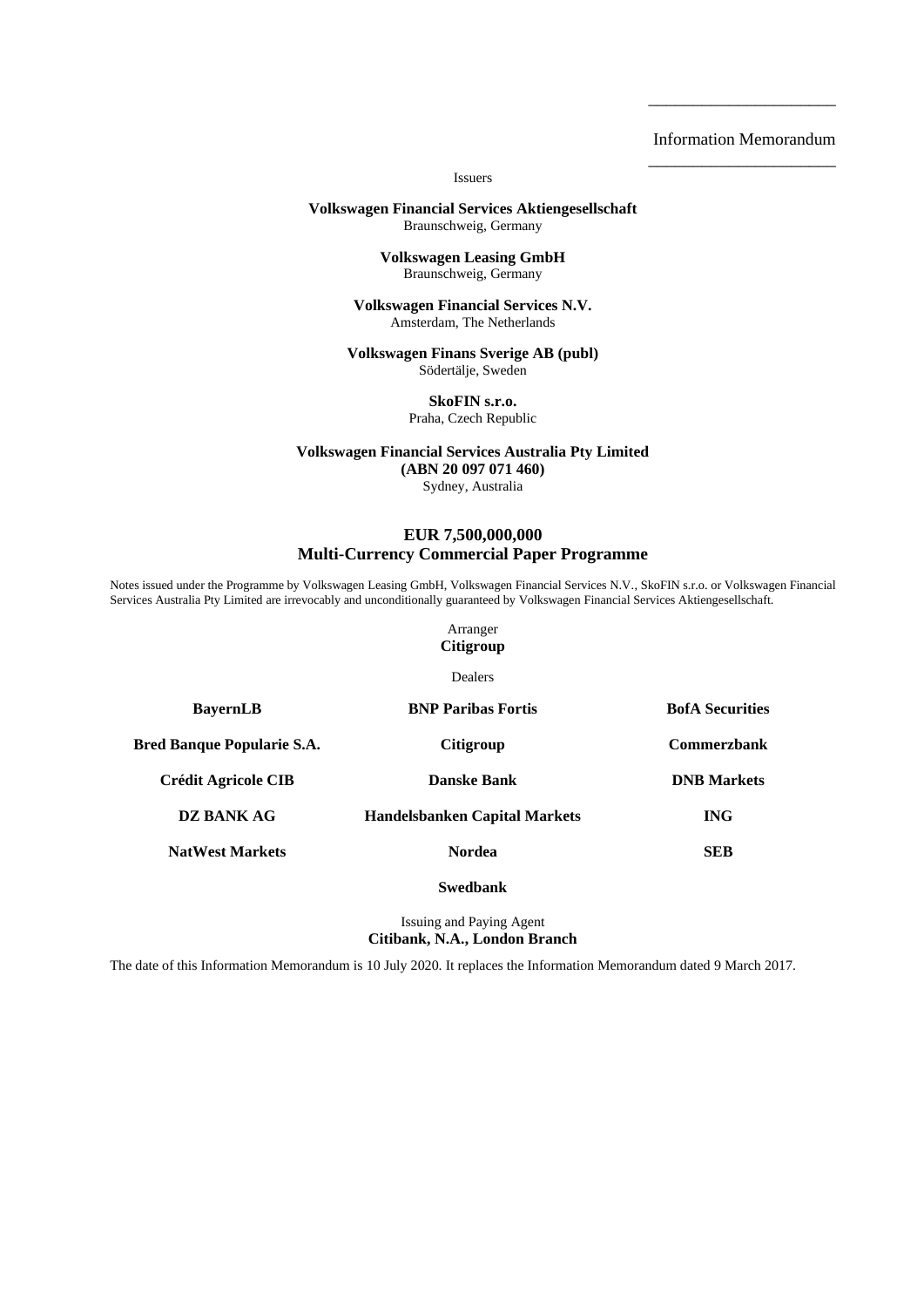## **Table of Contents**

# Page

| 1.  |  |
|-----|--|
| 2.  |  |
| 3.  |  |
| 4.  |  |
| 5.  |  |
| 6.  |  |
| 7.  |  |
| 8.  |  |
| 9.  |  |
| 10. |  |
| 11. |  |
| 12. |  |
| 13. |  |
| 14. |  |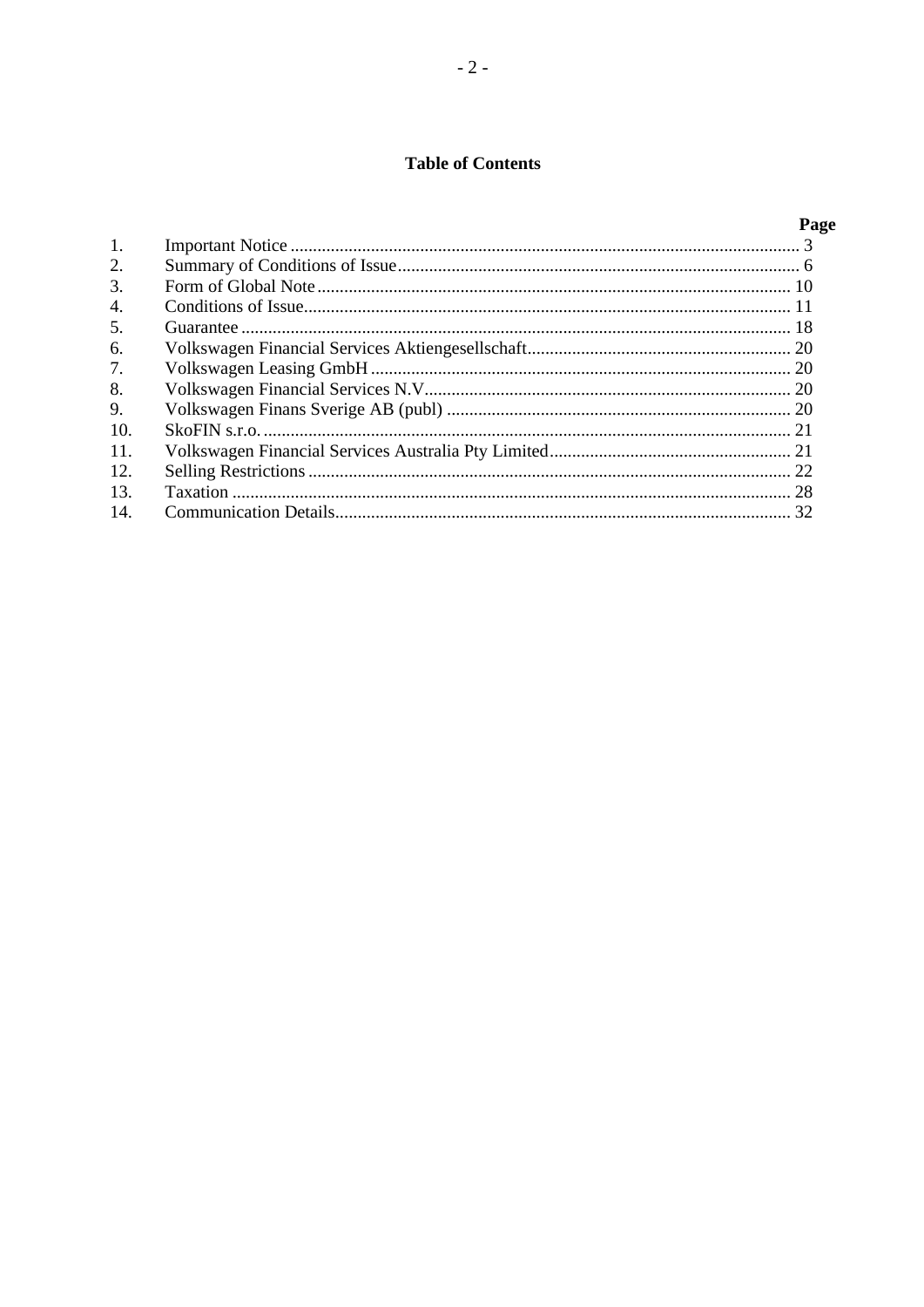### <span id="page-2-0"></span>**Important Notice**

This Information Memorandum contains information provided by Volkswagen Financial Services Aktiengesellschaft, Volkswagen Leasing GmbH, Volkswagen Financial Services N.V., Volkswagen Finans Sverige AB (publ), SkoFIN s.r.o. and Volkswagen Financial Services Australia Pty Limited (each an "**Issuer**" and together the "**Issuers**") in connection with a multi-currency commercial paper programme (the "**Programme**") under which the Issuers may issue and have outstanding at any time commercial paper notes (the "**Notes**") up to a maximum aggregate amount of EUR 7,500,000,000 or its equivalent in alternative currencies. Notes issued under the Programme by Volkswagen Leasing GmbH, Volkswagen Financial Services N.V., SkoFIN s.r.o. or Volkswagen Financial Services Australia Pty Limited are irrevocably and unconditionally guaranteed by Volkswagen Financial Services Aktiengesellschaft (the "**Guarantor**"). Under the Programme, the Issuers may issue Notes outside the United States pursuant to Regulation S ("Regulation S") of the United States Securities Act of 1933, as amended (the "**Securities Act**"). The Issuers have, pursuant to an amended and restated dealer agreement dated 10 July 2020 (the "**Dealer Agreement**"), appointed Citigroup Global Markets Limited as arranger for the Programme (the "**Arranger**"), appointed Bank of America Merrill Lynch International DAC, Bayerische Landesbank, BNP Paribas Fortis SA/NV, BRED Banque Populaire, Citigroup Global Markets Limited, Citigroup Global Markets Europe AG, Commerzbank Aktiengesellschaft, Crédit Agricole Corporate and Investment Bank, Danske Bank A/S, DNB Bank ASA, DZ BANK AG Deutsche Zentral-Genossenschaftsbank, Frankfurt am Main, ING Bank N.V., NatWest Markets, Nordea Bank Abp, Skandinaviska Enskilda Banken AB (publ), Svenska Handelsbanken AB (publ) and Swedbank AB (publ) as dealers for the Notes (the "**Dealers**") and authorised and requested the Dealers to circulate the Information Memorandum in connection with the Programme on their behalf to purchasers or potential purchasers of the Notes.

This Information Memorandum does not constitute a prospectus pursuant to Regulation (EU) 2017/1129, (the "**Prospectus Regulation**"). Accordingly, this Information Memorandum does not purport to meet the format and the disclosure requirements of the Prospectus Regulation and it has not been, and will not be, submitted for approval to any competent authority within the meaning of the Prospectus Regulation.

Neither the Issuers, the Arranger nor the Dealers accept any responsibility, express or implied, for updating the Information Memorandum and neither the delivery of the Information Memorandum nor any offer or sale made on the basis of the information in the Information Memorandum shall under any circumstances create any implication that the Information Memorandum is accurate at any time subsequent to the date thereof with respect to the Issuers or that there has been no change in the business, financial condition or affairs of the Issuers since the date thereof.

No person is authorised by the Issuers to give any information or to make any representation not contained in the Information Memorandum and any information or representation not contained therein must not be relied upon as having been authorised.

Neither the Arranger nor any Dealer has independently verified the information contained in the Information Memorandum. Accordingly, no representation or warranty or undertaking (express or implied) is made, and no responsibility or liability is accepted by the Arranger or the Dealers as to the authenticity, origin, validity, accuracy or completeness of, or any errors in or omissions from, any information or statement contained in this Information Memorandum or in or from any accompanying or subsequent material or presentation.

The information contained in the Information Memorandum is not and should not be construed as a recommendation by the Arranger, the Dealers or the Issuers that any recipient should purchase Notes.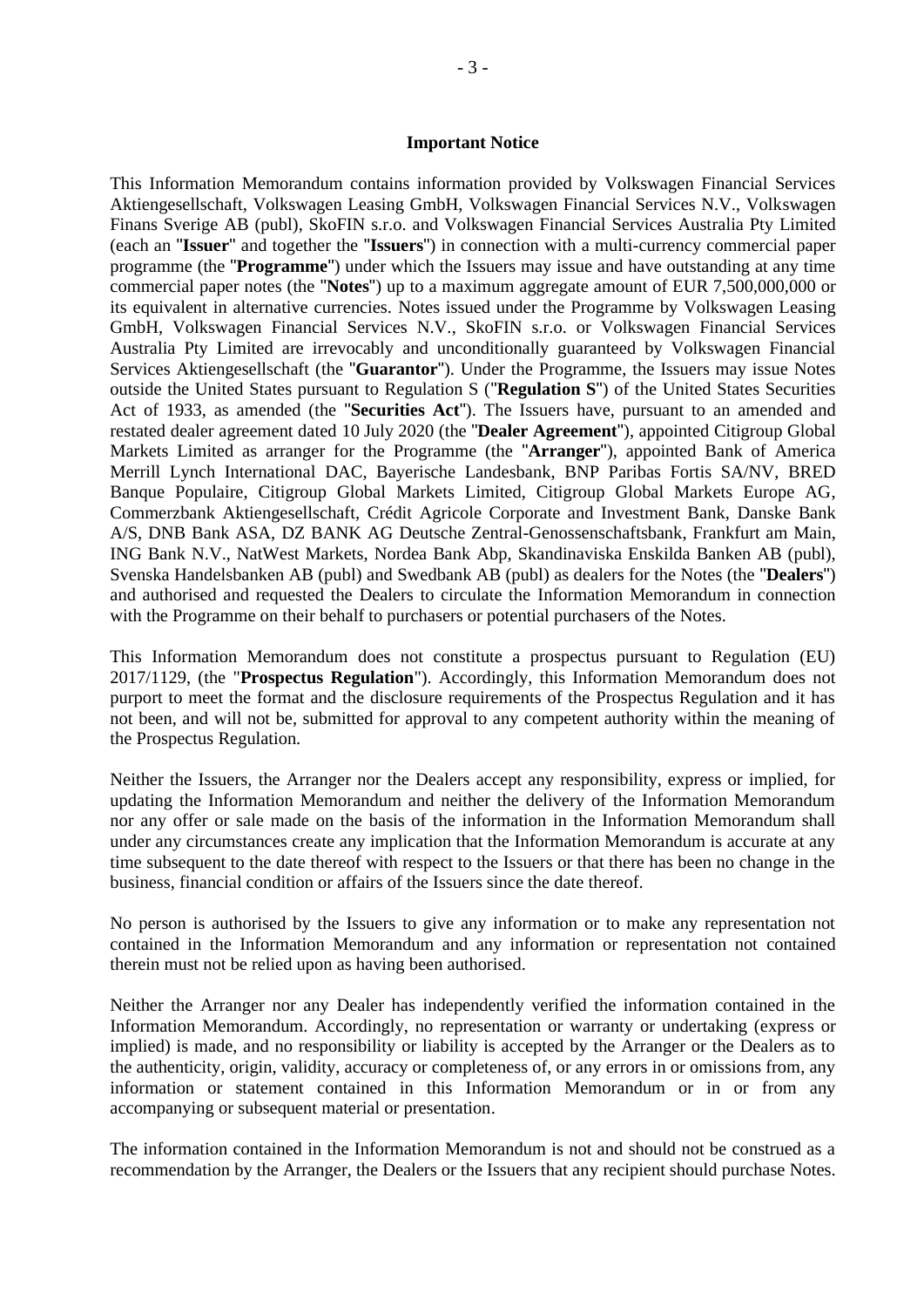Each such recipient must make and shall be deemed to have made its own independent assessment and investigation of the financial condition, affairs and creditworthiness of the Issuers and of the Programme as it may deem necessary and must base any investment decision upon such independent assessment and investigation and not on the Information Memorandum.

Neither the Arranger nor any Dealer undertakes to review the business or financial condition or affairs of the Issuers during the life of the Programme, nor undertakes to advise any recipient of the Information Memorandum of any information or change in such information coming to the Arranger's or any Dealer's attention.

Neither the Arranger nor any of the Dealers accepts any liability in relation to this Information Memorandum or its distribution by any other person. This Information Memorandum does not, and is not intended to, constitute an offer or invitation to any person to purchase Notes. The distribution of this Information Memorandum and the offering for sale of Notes or any interest in such Notes or any rights in respect of such Notes, in certain jurisdictions, may be restricted by law. Persons obtaining this Information Memorandum or any Notes or any interest in such Notes or any rights in respect of such Notes are required by the Issuers, the Arranger and the Dealers to inform themselves about and to observe any such restrictions. In particular, but without limitation, such persons are required to comply with the restrictions on offers or sales of Notes and on distribution of this Information Memorandum and other information in relation to the Notes and the Issuers set out under "Selling Restrictions" below.

Solely by virtue of its appointment as Arranger or Dealer, as applicable, in connection with the Programme, none of the Arranger, any Dealer, or any of their respective affiliates will be a manufacturer for the purpose of EU Delegated Directive 2017/593.

THE OFFER AND SALE OF NOTES HAVE NOT BEEN AND WILL NOT BE REGISTERED UNDER THE SECURITIES ACT AND, SUBJECT TO CERTAIN EXCEPTIONS, MAY NOT BE OFFERED, SOLD OR DELIVERED WITHIN THE UNITED STATES OR TO, OR FOR THE ACCOUNT OR BENEFIT OF, US PERSONS (AS DEFINED IN REGULATION S).

INTERNAL REVENUE SERVICE CIRCULAR 230 NOTICE: TO ENSURE COMPLIANCE WITH INTERNAL REVENUE SERVICE CIRCULAR 230, PROSPECTIVE HOLDERS ARE HEREBY NOTIFIED THAT: (A) ANY DISCUSSION OF FEDERAL TAX ISSUES CONTAINED OR REFERRED TO IN THIS INFORMATION MEMORANDUM IS NOT INTENDED OR WRITTEN TO BE USED, AND CANNOT BE USED, BY PROSPECTIVE HOLDERS FOR THE PURPOSE OF AVOIDING PENALTIES THAT MAY BE IMPOSED ON THEM UNDER THE INTERNAL REVENUE CODE; (B) SUCH DISCUSSION IS WRITTEN IN CONNECTION WITH THE PROMOTION OR MARKETING BY THE ISSUERS AND THE DEALERS OF THE TRANSACTIONS OR MATTERS ADDRESSED HEREIN; AND (C) PROSPECTIVE HOLDERS SHOULD SEEK ADVICE BASED ON THEIR PARTICULAR CIRCUMSTANCES FROM AN INDEPENDENT TAX ADVISOR.

No application will be made at any time to list the Notes on any stock exchange.

No comment is made or advice given by the Issuers, the Arranger or any Dealer in respect of taxation matters relating to the Notes and each investor is advised to consult its own professional adviser.

In this Information Memorandum references to "**U.S. dollar**" and "**U.S.\$**" are to the currency of the United States of America and references to "**euro**", "**EUR**" and "**€**" are to the currency introduced at the start of the third stage of the European economic and monetary union, and as defined in Article 2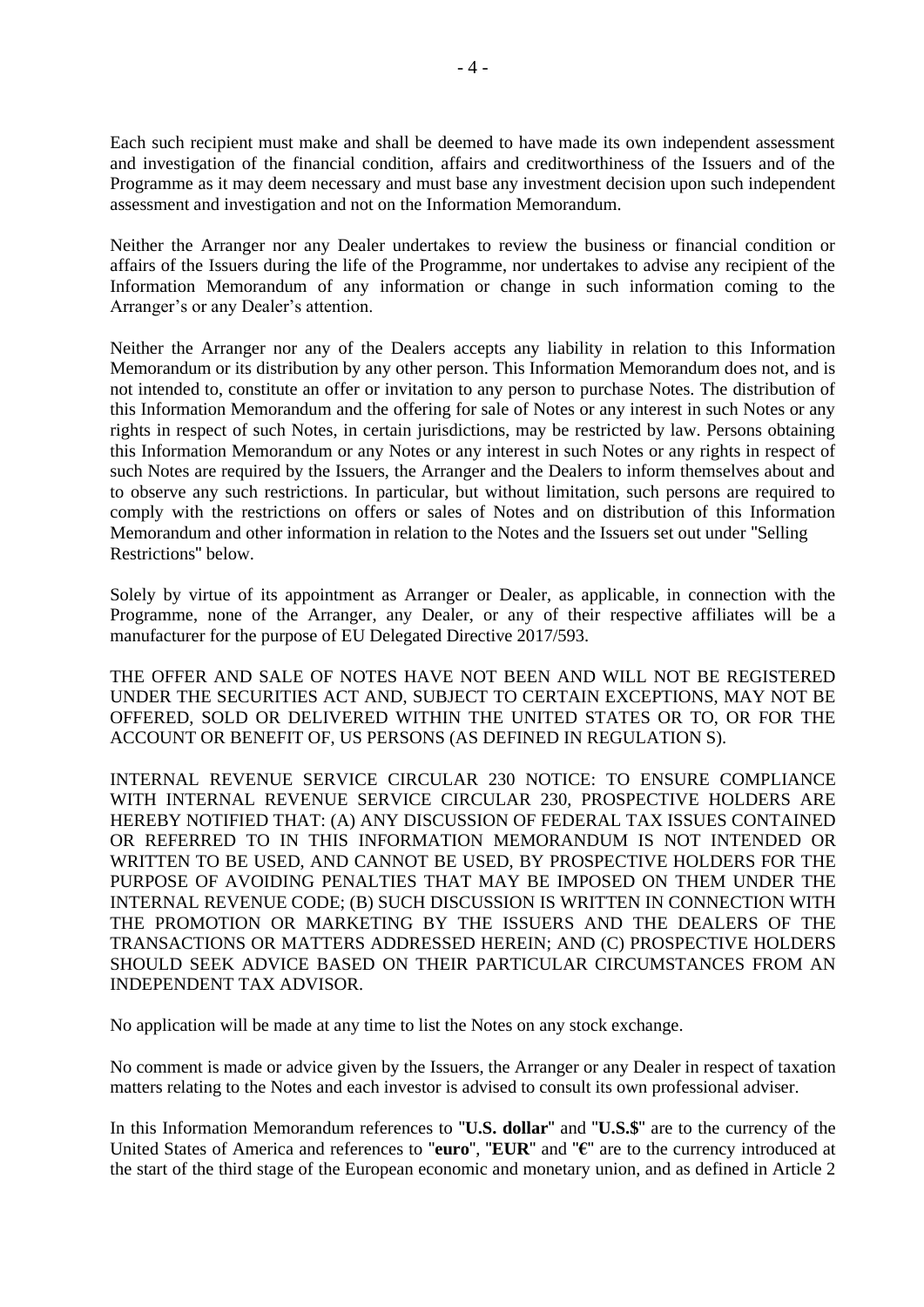of Council Regulation (EC) No 974/98 of 3 May 1998 on the introduction of the euro, as amended, "**British pound sterling**", "**GBP**" and "**£**" denote the lawful currency of the United Kingdom, whereas "**Japanese yen**", "**YEN**" and "**¥**" denote the lawful currency of Japan and "**AUD**", "**Australian Dollar**" and "**A\$**" are to the Australian dollar, the official currency of the Commonwealth of Australia.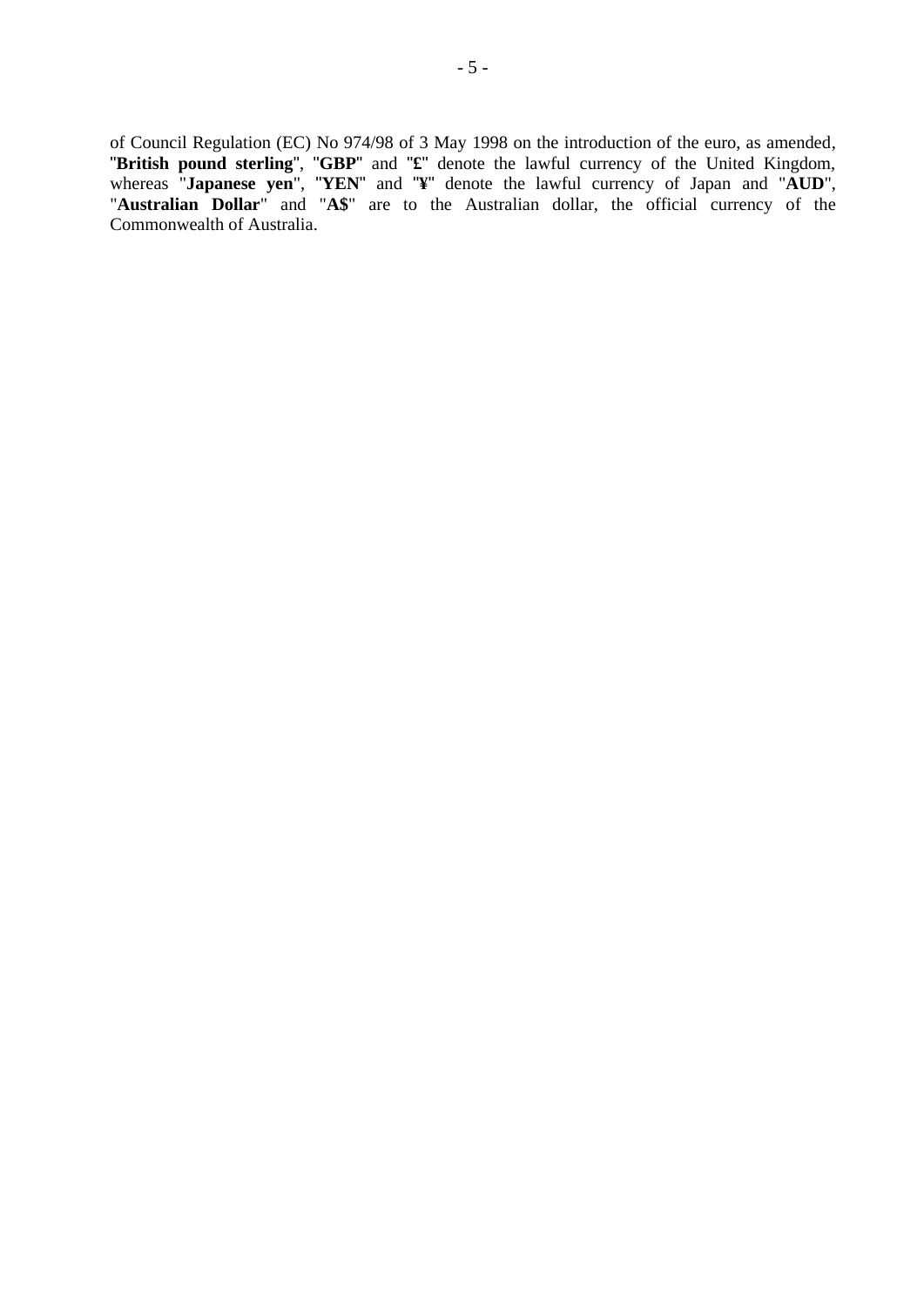### <span id="page-5-0"></span>**SUMMARY OF CONDITIONS OF ISSUE**

The following summary does not purport to be complete and is taken from and qualified in its entirety by the remainder of this Information Memorandum and, in relation to the terms and conditions of any particular series of Notes, the applicable terms and conditions ("**Conditions of Issue**"). Expressions defined in the Conditions of Issue, as set forth below, shall have the same meaning in this summary unless specified otherwise.

| Programme/<br><b>Programme Volume:</b> | The Issuers may issue short-term Notes under the Programme up<br>to an amount of EUR $7,500,000,000$ at any one time outstanding<br>in respect of all Issuers.                                                                                                                                                                                                                                                                                                                                                                                                                          |                                                                                                                                                                                                                                                                                                                       |  |
|----------------------------------------|-----------------------------------------------------------------------------------------------------------------------------------------------------------------------------------------------------------------------------------------------------------------------------------------------------------------------------------------------------------------------------------------------------------------------------------------------------------------------------------------------------------------------------------------------------------------------------------------|-----------------------------------------------------------------------------------------------------------------------------------------------------------------------------------------------------------------------------------------------------------------------------------------------------------------------|--|
| <b>Issuers:</b>                        | Volkswagen Financial Services Aktiengesellschaft ("VW FS<br>AG"), Volkswagen Leasing GmbH ("VW Leasing"), Volkswagen<br>Financial Services N.V. ("VW FS NV"), Volkswagen Finans<br>Sverige AB (publ) ("SVWF"), SkoFIN s.r.o. ("SF") and<br>Volkswagen<br>Financial Services Australia<br>Pty Limited<br>("VWFSAL")                                                                                                                                                                                                                                                                      |                                                                                                                                                                                                                                                                                                                       |  |
| <b>Guarantor:</b>                      |                                                                                                                                                                                                                                                                                                                                                                                                                                                                                                                                                                                         | Volkswagen Financial Services Aktiengesellschaft                                                                                                                                                                                                                                                                      |  |
| LEI:                                   | <b>VW FS AG:</b><br>VW Leasing:<br><b>VW FS NV:</b><br>SVWF:<br>SF:<br><b>VWFSAL:</b>                                                                                                                                                                                                                                                                                                                                                                                                                                                                                                   | 529900USFSZYPS075O24<br>5299004GLEUX88BSNB74<br>529900ZTQC8D1TW6BL41<br>529900RKLG4T74OZSM42<br>529900U65M5B906YK476<br>529900VBZRQG6COX9X61                                                                                                                                                                          |  |
| Arranger:                              | Citigroup Global Markets Limited                                                                                                                                                                                                                                                                                                                                                                                                                                                                                                                                                        |                                                                                                                                                                                                                                                                                                                       |  |
| <b>Dealers:</b>                        | Bank of America Merrill Lynch International DAC, Bayerische<br>Landesbank, BNP Paribas Fortis SA/NV, BRED Banque<br>Populaire, Citigroup Global Markets Limited, Citigroup Global<br>Markets Europe AG, Commerzbank Aktiengesellschaft, Crédit<br>Agricole Corporate and Investment Bank, Danske Bank A/S, DNB<br>Bank<br>ASA.<br><b>BANK</b><br>AG<br>Deutsche<br>DZ<br>Zentral-<br>Genossenschaftsbank, Frankfurt am Main, ING Bank N.V.,<br>NatWest Markets, Nordea Bank Abp, Skandinaviska Enskilda<br>Banken AB (publ), Svenska Handelsbanken AB (publ) and<br>Swedbank AB (publ). |                                                                                                                                                                                                                                                                                                                       |  |
| <b>Issuing and Paying Agent:</b>       |                                                                                                                                                                                                                                                                                                                                                                                                                                                                                                                                                                                         | All payments on the Notes shall be made through Citibank, N.A.,<br>London Branch, acting as paying agent for each Issuer (the<br>"Paying Agent"). The Paying Agent will transfer the amounts<br>payable to the Clearing System holding the Global Note for<br>payment to the holders of the Notes (the "CP Holders"). |  |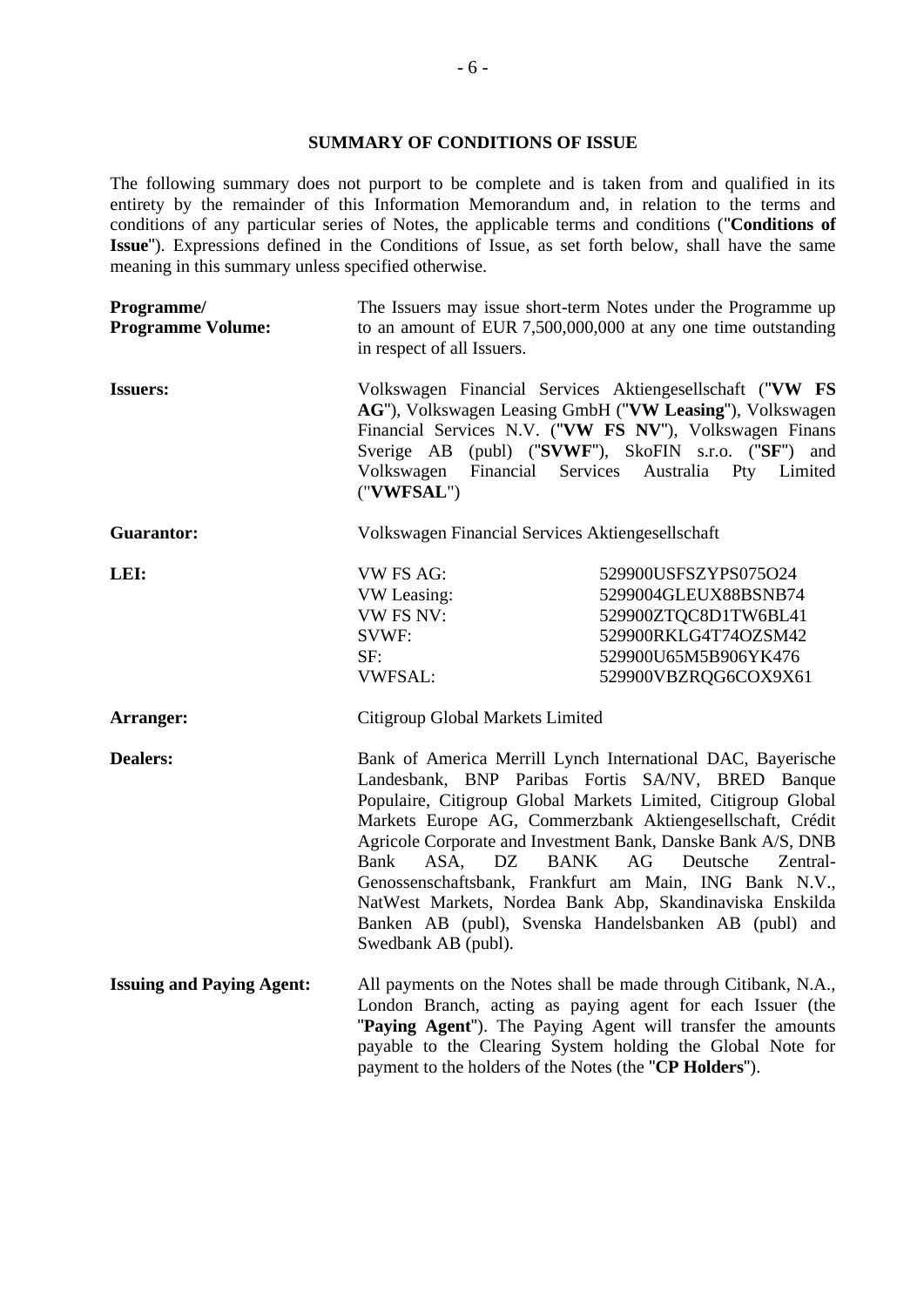| <b>Currencies:</b>                   | Notes may be issued in euro, U.S. dollar, Australian dollar,<br>Canadian dollar, New Zealand dollar, British pound sterling,<br>Swiss franc, Japanese yen, Swedish krona, Czech koruna or such<br>other currency or currency unit as may be agreed between the<br>relevant Issuer and the relevant Dealer, subject in each case to<br>compliance with the laws and regulations of the competent central<br>bank or other competent bodies applicable to the chosen currency<br>or currency unit.                                                                                        |
|--------------------------------------|-----------------------------------------------------------------------------------------------------------------------------------------------------------------------------------------------------------------------------------------------------------------------------------------------------------------------------------------------------------------------------------------------------------------------------------------------------------------------------------------------------------------------------------------------------------------------------------------|
| Term:                                | The Notes will have a maturity period of not less than one day and<br>not more than 364 days including the value date but excluding the<br>maturity date, subject to compliance with any applicable legal and<br>regulatory requirements.                                                                                                                                                                                                                                                                                                                                               |
| <b>Denomination/Series of Notes:</b> | The Notes will be issued with a minimum denomination of<br>EUR 100,000 (or the EUR equivalent thereof in the case of Notes<br>denominated in other currencies) each or any other higher<br>conventionally and legally accepted denominations of the relevant<br>currency and will be issued in series, each in an aggregate<br>principal amount of not less than EUR 2,500,000 or the equivalent<br>thereof. The relevant Issuer and the relevant Dealer may agree on<br>a smaller aggregate principal amount for series of Notes. Notes<br>comprised in a series have identical terms. |
| <b>Form of Notes:</b>                | Notes will be issued in bearer form with Conditions of Issue<br>attached. Notes comprised in a series are represented by a global<br>note ("Global Note"). The right of CP Holders to require printing<br>and delivery of definitive Notes is excluded.                                                                                                                                                                                                                                                                                                                                 |
| <b>Delivery of Notes:</b>            | The Global Notes shall be deposited with Clearstream Banking<br>AG, Frankfurt am Main ("CBF") or with a common depositary for<br>Clearstream Banking S.A. ("CBL") and Euroclear Bank SA/NV<br>("Euroclear") or with any other recognised clearing system as<br>agreed from time to time.                                                                                                                                                                                                                                                                                                |
| <b>Rating:</b>                       | The Programme has been assigned ratings by S&P Global Ratings<br>Europe Ltd. and Moody's Deutschland GmbH. A rating is not a<br>recommendation to buy, sell or hold securities and may be subject<br>to suspension, reduction or withdrawal at any time by the relevant<br>rating agency.                                                                                                                                                                                                                                                                                               |
| <b>Listing:</b>                      | No application will be made to list the Programme or the Notes on<br>any stock exchange. However, the Issuers may decide to apply for<br>a listing of the Notes in the future.                                                                                                                                                                                                                                                                                                                                                                                                          |
| Status:                              | The obligations under the Notes constitute unsecured and<br>unsubordinated obligations of the respective Issuer ranking pari<br>passu without any preference among themselves and pari passu<br>with all other unsecured and unsubordinated obligations of the<br>Issuer unless statutory provisions provide otherwise.                                                                                                                                                                                                                                                                 |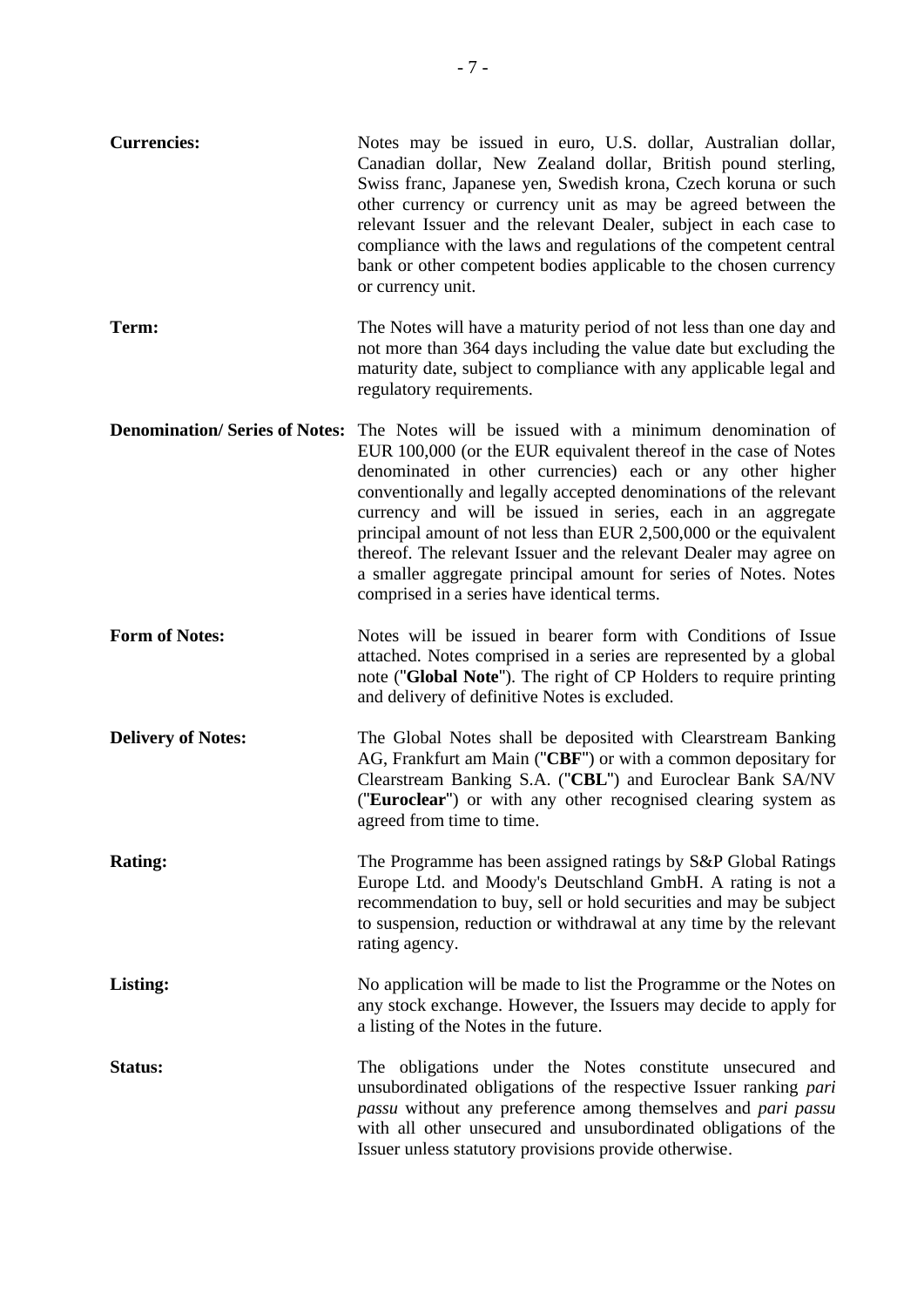| <b>Redemption:</b>                                        | The Notes will be redeemed at par on the date specified in the<br>relevant Global Note.                                                                                                                                                                                                                                                                                                                                                                                                                                                                                                                                                                                                                                                                                                                                                                                                             |  |
|-----------------------------------------------------------|-----------------------------------------------------------------------------------------------------------------------------------------------------------------------------------------------------------------------------------------------------------------------------------------------------------------------------------------------------------------------------------------------------------------------------------------------------------------------------------------------------------------------------------------------------------------------------------------------------------------------------------------------------------------------------------------------------------------------------------------------------------------------------------------------------------------------------------------------------------------------------------------------------|--|
|                                                           | Any Notes (including Notes denominated in British pound<br>sterling), in respect of which the proceeds are to be accepted by<br>the relevant Issuer in the United Kingdom shall (a) have a<br>redemption value of not less than GBP 100,000 (or an amount of<br>equivalent value denominated wholly or partly in a currency other<br>than British pound sterling), and (b) provide that no part of any<br>such Note may be transferred unless the redemption value of that<br>part is not less than GBP 100,000 (or such an equivalent amount).                                                                                                                                                                                                                                                                                                                                                     |  |
| Interest:                                                 | The Notes will be issued on a discount basis; there will be no<br>periodic payments of interest on the Notes.                                                                                                                                                                                                                                                                                                                                                                                                                                                                                                                                                                                                                                                                                                                                                                                       |  |
| Taxes:                                                    | All payments in respect of the Notes shall be made without<br>deduction or withholding at source of any taxes, duties or<br>governmental charges imposed, levied or collected by or in or on<br>behalf of the jurisdiction where the respective Issuer is<br>incorporated or by or on behalf of any political subdivision or<br>authority therein having power to tax, (together "Withholding<br>Taxes") unless such deduction or withholding at source is required<br>by law. In such event, the respective Issuer shall pay, subject to<br>the exceptions set out in $\S$ 4 of the Conditions of Issue, such<br>additional amounts as may be necessary in order that the net<br>amounts received by the CP Holders after such deduction or<br>withholding shall equal the respective amounts which would have<br>been receivable had no such deduction or withholding at source<br>been required. |  |
| <b>Right of Acceleration by the</b><br><b>CP Holders:</b> | Any CP Holder may declare his Notes due and demand immediate<br>redemption thereof in the circumstances set out in $\S$ 6 of the<br>Conditions of Issue which provides for certain grace periods.                                                                                                                                                                                                                                                                                                                                                                                                                                                                                                                                                                                                                                                                                                   |  |
| <b>Optional Redemption:</b>                               | None                                                                                                                                                                                                                                                                                                                                                                                                                                                                                                                                                                                                                                                                                                                                                                                                                                                                                                |  |
| <b>Negative Pledge of the Issuers:</b>                    | The Issuers have agreed to observe certain restrictions regarding<br>the granting of security for other notes (for more details please<br>refer to $\S$ 5 of the Conditions of Issue).                                                                                                                                                                                                                                                                                                                                                                                                                                                                                                                                                                                                                                                                                                              |  |
| <b>Guarantee:</b>                                         | VW FS AG has given its unconditional and irrevocable guarantee<br>for the due payment of the amounts payable on the Notes issued<br>by VW Leasing, VW FS NV, SF or VWFSAL.                                                                                                                                                                                                                                                                                                                                                                                                                                                                                                                                                                                                                                                                                                                          |  |
| Notices:                                                  | All notices concerning the Notes shall be published through the<br>Clearing System. If all holders of a series of Notes are known to<br>the relevant Issuer by name and address, such notices may,<br>additionally or in lieu of the notification pursuant to the preceding<br>sentence, also be given directly to the holders of such Notes.                                                                                                                                                                                                                                                                                                                                                                                                                                                                                                                                                       |  |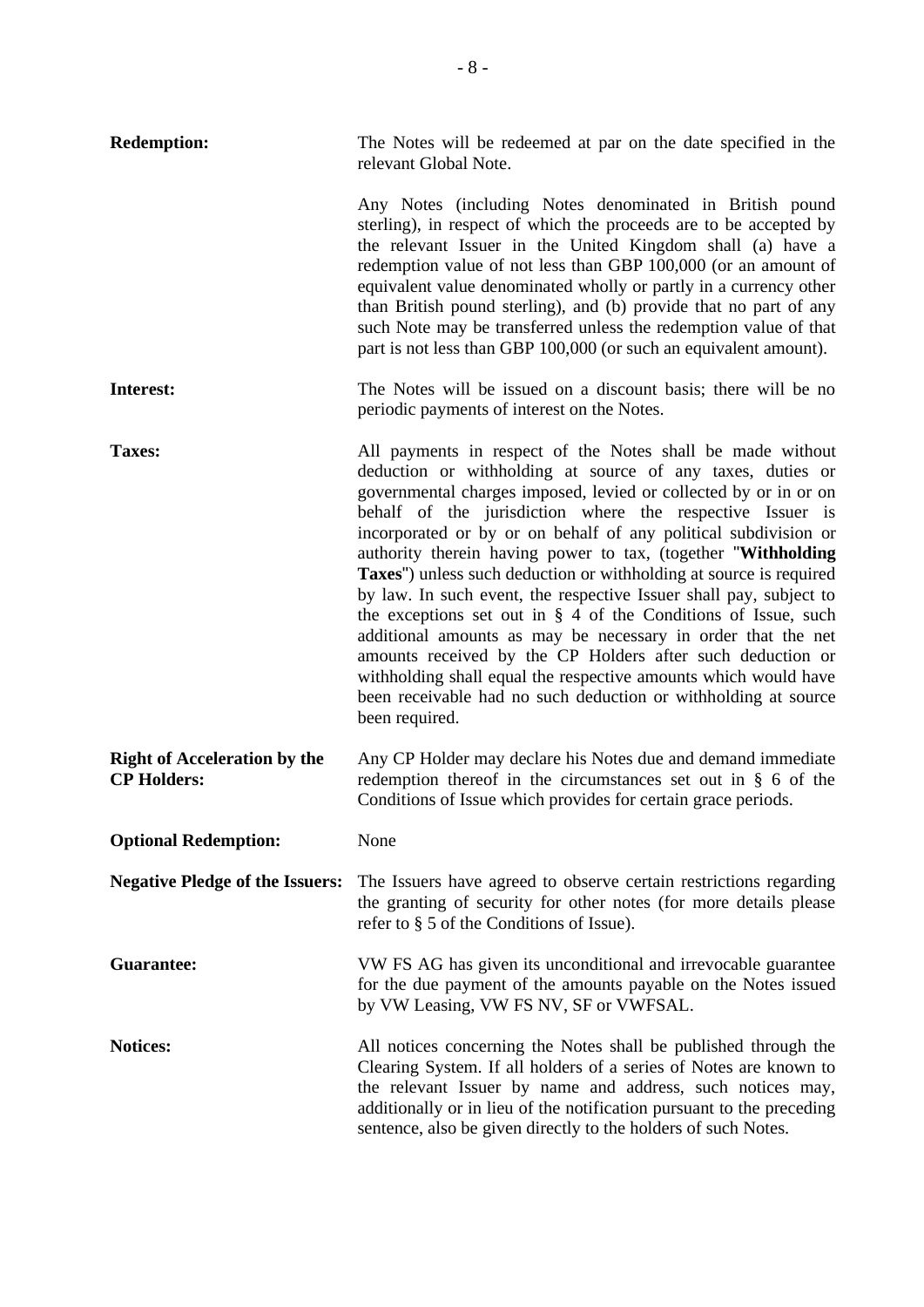| <b>Substitution of Issuer:</b>                                                              | Subject to the conditions set out in $\S$ 8 of the Conditions of Issue<br>and any applicable tax or regulatory requirements, the respective<br>Issuer of a series of Notes may without the consent of the CP<br>Holders at any time substitute for itself either VW FS AG or any<br>other company in which VW FS AG directly or indirectly owns<br>more than 50% of the (i) shares or (ii) equity interest carrying the<br>right to vote as principal debtor in respect of all obligations arising<br>from or in connection with the Notes. |
|---------------------------------------------------------------------------------------------|---------------------------------------------------------------------------------------------------------------------------------------------------------------------------------------------------------------------------------------------------------------------------------------------------------------------------------------------------------------------------------------------------------------------------------------------------------------------------------------------------------------------------------------------|
| <b>Applicable Law, Place of</b><br><b>Jurisdiction and Appointment</b><br>of Process Agent: | The Notes will be governed by German law.                                                                                                                                                                                                                                                                                                                                                                                                                                                                                                   |
|                                                                                             | The place of jurisdiction for all proceedings arising out of or in<br>connection with the Notes shall be Frankfurt am Main.                                                                                                                                                                                                                                                                                                                                                                                                                 |
|                                                                                             | For any legal disputes or other proceedings before German courts,<br>VW FS NV, SVWF, SF and VWFSAL have appointed VW FS<br>AG as authorised agent for accepting service of process.                                                                                                                                                                                                                                                                                                                                                         |
| <b>Selling Restrictions:</b>                                                                | For a description of certain restrictions of offers, sales and<br>deliveries of Notes and on the distribution of offering material in<br>the United States of America, the United Kingdom, Sweden, the<br>Czech Republic, Australia and The Netherlands, see "Selling<br>Restrictions". Further restrictions may be required in connection<br>with any particular issue of Notes and will be specified in the<br>documentation relating to such issue.                                                                                      |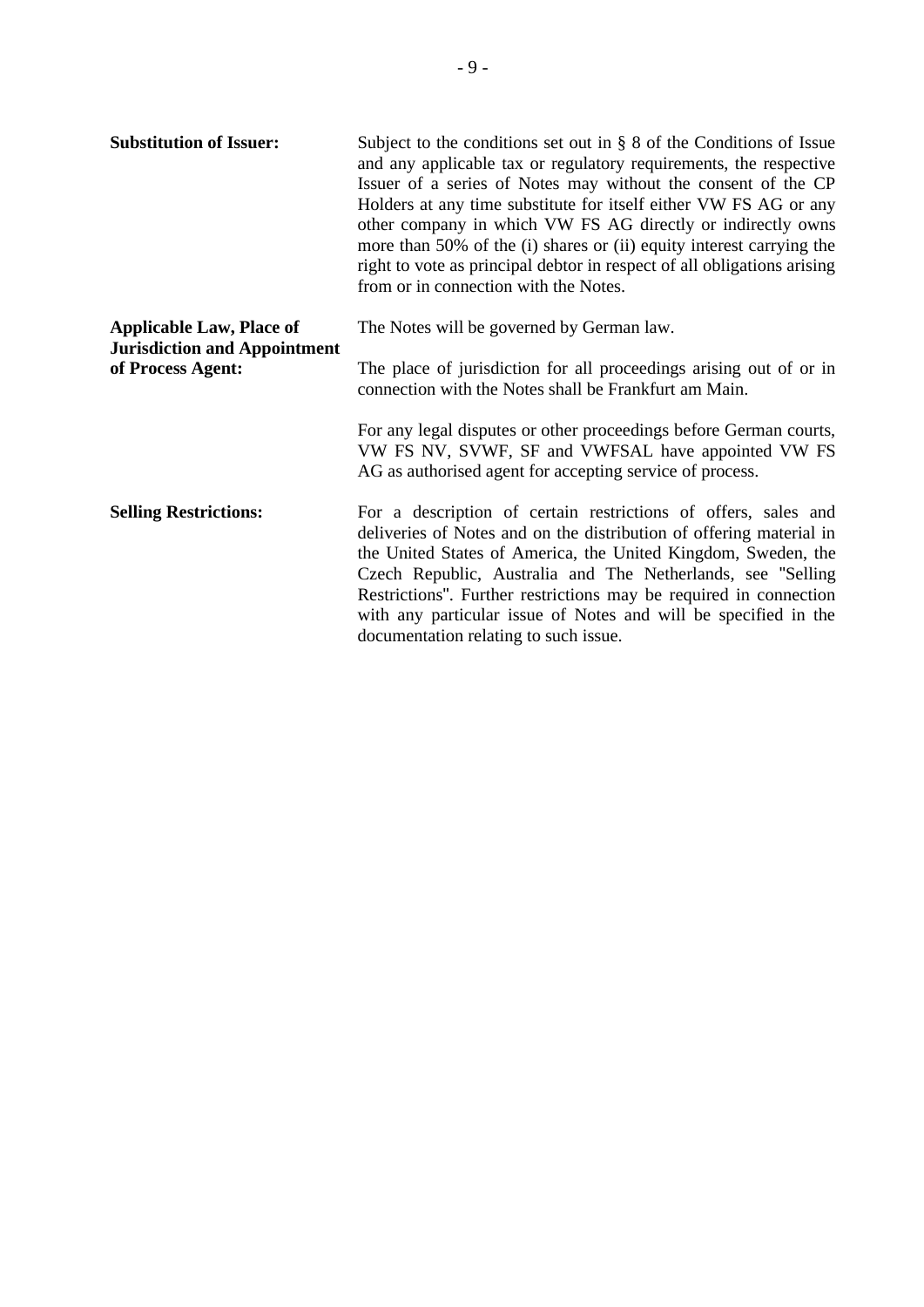#### <span id="page-9-0"></span>**FORM OF GLOBAL NOTE**

[THIS NOTE MAY NOT BE OFFERED, SOLD OR OTHERWISE MADE AVAILABLE TO ANY ENTITY THAT IS NOT A "FINANCIAL UNDERTAKING". FOR THESE OF FINANCIAL UNDERTAKING". FOR THE SULTING THE SULTING THE SULTING THE SULTING THE CAPITAL THAT **EUROPEAN ECONOMIC AREA TO WHICH THAT ENTITY IS SUBJECT.]** 1

#### **[VOLKSWAGEN FINANCIAL SERVICES AKTIENGESELLSCHAFT] [VOLKSWAGEN LEASING GMBH] [VOLKSWAGEN FINANCIAL SERVICES N.V.] [VOLKSWAGEN FINANS SVERIGE AB (publ)] [SKOFIN S.R.O.] [VOLKSWAGEN FINANCIAL SERVICES AUSTRALIA PTY LIMITED (ABN 20 097 071 460)] [Guaranteed by Volkswagen Financial Services Aktiengesellschaft]<sup>2</sup>**

<span id="page-9-1"></span>**Global Note No. \_\_\_\_\_/Series No. \_\_\_\_\_**

| <b>Number of Notes:</b>                                |  |
|--------------------------------------------------------|--|
| Currency/Currency Unit:                                |  |
| <b>Denomination of each Note<sup>3</sup>:</b>          |  |
| Aggregate Principal Amount of the Notes <sup>4</sup> : |  |
| Rate of Discount: %p.a.                                |  |
| <b>Value Date:</b>                                     |  |
| <b>Maturity Date<sup>5</sup>:</b>                      |  |
| <b>Paying Agent:</b>                                   |  |
| <b>Clearing System:</b>                                |  |
|                                                        |  |

This Global Note represents the above-mentioned number of Notes **[**irrevocably and unconditionally guaranteed by VOLKSWAGEN FINANCIAL SERVICES AKTIENGESELLSCHAFT[\]](#page-9-1)<sup>2</sup>. The right of holders to require printing and delivery of definitive Notes is excluded for the entire lifetime of the Notes.

The Conditions of Issue attached hereto are applicable to the Notes. Accordingly, **[**VOLKSWAGEN FINANCIAL SERVICES AKTIENGESELLSCHAFT**] [**VOLKSWAGEN LEASING GMBH**] [**VOLKSWAGEN FINANCIAL SERVICES N.V.**] [**VOLKSWAGEN FINANS SVERIGE AB (publ**)] [**SKOFIN S.R.O.**] [**VOLKSWAGEN FINANCIAL SERVICES AUSTRALIA PTY LIMITED**]** undertakes in particular to redeem the Notes at par upon maturity. In case of a redemption prior to the above-mentioned Maturity Date according to the conditions of this Global Note and the Conditions of Issue is effected, the Notes shall be redeemed at a price which shall be calculated according to the Conditions of Issue by the Paying Agent. There shall be no periodic interest payments.

**[**Braunschweig**] [**Amsterdam**] [**Södertälje**] [**Praha**] [**Sydney**]**,

in \_\_\_\_\_\_\_\_\_\_\_\_\_\_\_\_\_\_\_\_\_\_\_\_\_\_\_\_\_

\_\_\_\_\_\_\_\_\_\_\_\_\_\_\_\_\_\_\_\_\_\_\_\_\_\_\_\_\_

**[**VOLKSWAGEN FINANCIAL SERVICES AKTIENGESELLSCHAFT**] [**VOLKSWAGEN LEASING GMBH**]** [VOLKSWAGEN FINANCIAL SERVICES N.V.] **[**VOLKSWAGEN FINANS SVERIGE AB (publ)**] [**SKOFIN S.R.O.**] [**VOLKSWAGEN FINANCIAL SERVICES AUSTRALIA PTY LIMITED**]**

\_\_\_\_\_\_\_\_\_\_\_\_\_\_\_\_\_\_\_\_\_\_\_\_\_\_\_\_\_

Control signature

- 1 Only for Notes issued by Volkswagen Finans Sverige AB (publ).
- 2 Only for Notes issued by Volkswagen Leasing GmbH, Volkswagen Financial Services N.V., SkoFIN s.r.o. or Volkswagen Financial Services Australia Pty Limited.
- 3 The Notes will be issued with a minimum denomination of EUR 100,000 (or the EUR equivalent thereof in the case of Notes denominated in other currencies) each or any other higher conventionally and legally accepted denominations of the relevant currency, *provided that* the Notes (including Notes denominated in British pound sterling), the proceeds of which are to be accepted by the Issuer in the United Kingdom, shall have a minimum denomination of GBP 100,000 (or its equivalent in other currencies).
- 4 Complete in words and figures.
- 5 Not to be more than 364 days from (and including) the Value Date.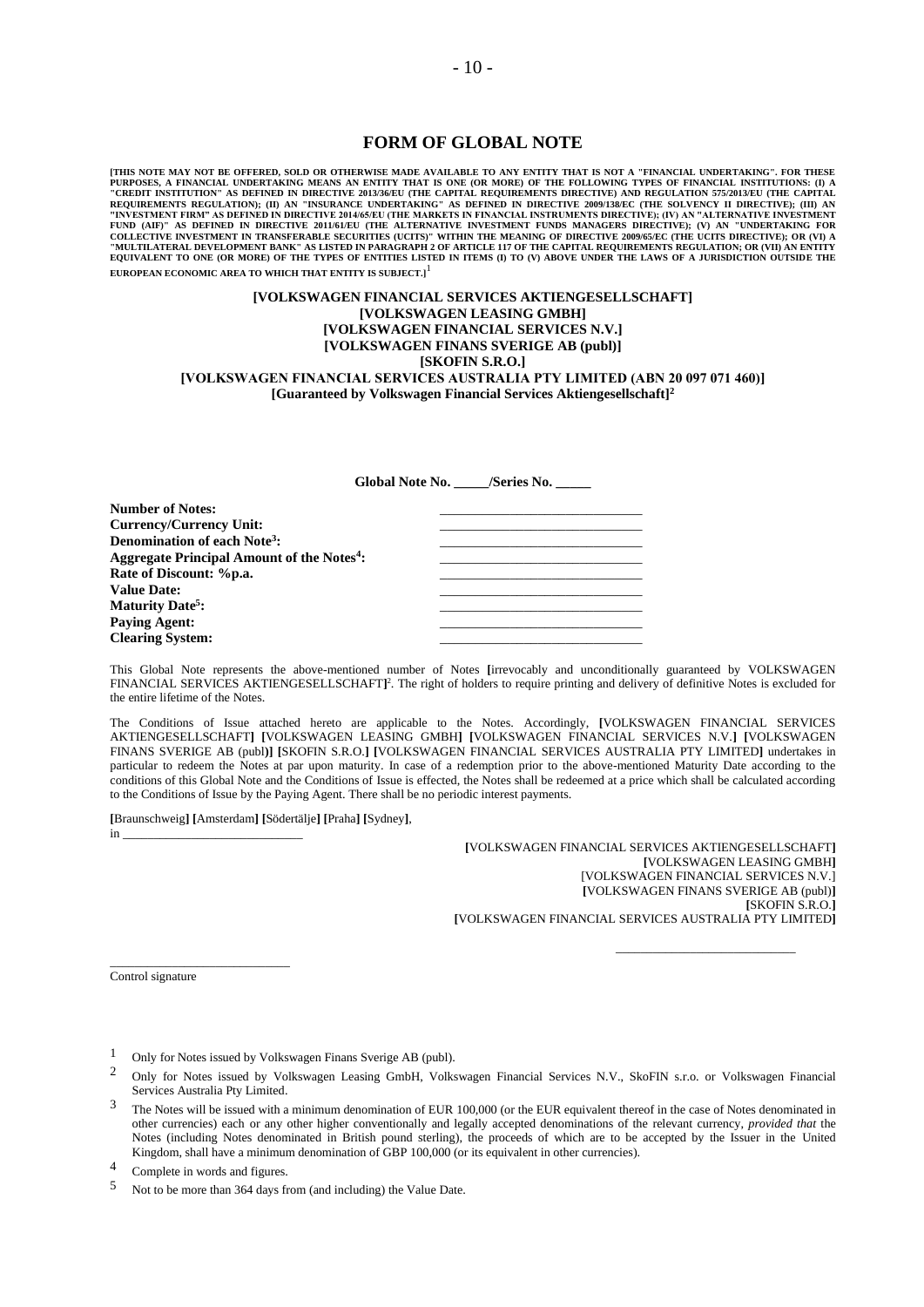#### <span id="page-10-0"></span>**CONDITIONS OF ISSUE**

#### **§ 1 Series, Denomination and Form**

(1) This series of notes in the currency or currency unit and in the aggregate principal amount, each as specified in the Global Note, is subdivided into the number of notes and in the denominations, each as specified in the Global Note, payable to bearer and ranking *pari passu* in all respects with each other (the "**Notes**" or the "**Commercial Paper**").

(2) The Notes are issued in bearer form and are, for their entire lifetime, represented by a Global Note (the "**Global Note**"). The right to demand the printing and delivery of definitive Notes is excluded. The Global Note bears the manual signatures of two authorised representatives of  $\bullet$ <sup>6</sup> (the "**Issuer**") and a manual authentication signature by or on behalf of the Paying Agent.

### **§ 2 Maturity**

The Notes will be redeemed at par on the date specified in the Global Note (the "**Maturity Date**"). There will be no periodic payments of interest on the Notes.

#### **§ 3 Payments**

(1) The Issuer undertakes to pay all amounts, as and when due, in the currency or currency unit in which the Notes are denominated.

(2) Payments shall be made via Citibank, N.A., London Branch, unless any other paying agent is named in the Global Note (the "**Paying Agent**"). The Paying Agent will transfer the amounts payable to the Clearing System specified in the Global Note holding the Global Note for payment to the holders of the Notes (the "**CP Holders**"). All payments to the respective Clearing System shall discharge the liability of the Issuer under the Notes to the extent of the sums so paid. The Paying Agent in its capacity as such is acting exclusively as agent of the Issuer and does not have any relationship of agency or trust with the CP Holders. The Issuer may substitute another paying agent for the Paying Agent by publication in accordance with § 7.

(3) Should the Issuer fail to redeem the Notes when due (or, where the due date is not a Banking Day, on the next succeeding Banking Day), and only in this event, interest shall continue to accrue on the redemption amount (determined by the Paying Agent, as the case may be) at the default rate of interest established by law from the due date (inclusive) until the actual redemption of the Notes.

"**Banking Day**" means a day (other than a Saturday or Sunday) on which all relevant parts of the Trans-European Automated Real-time Gross Settlement Express Transfer System 2 ("**TARGET**") are operative, in the case of Notes denominated in euro or, if the Notes are denominated in a currency other than euro, on which banks settle payments in the principal financial centre of the country of the currency in which the Notes are denominated.

<sup>6</sup> Insert full name of relevant Issuer.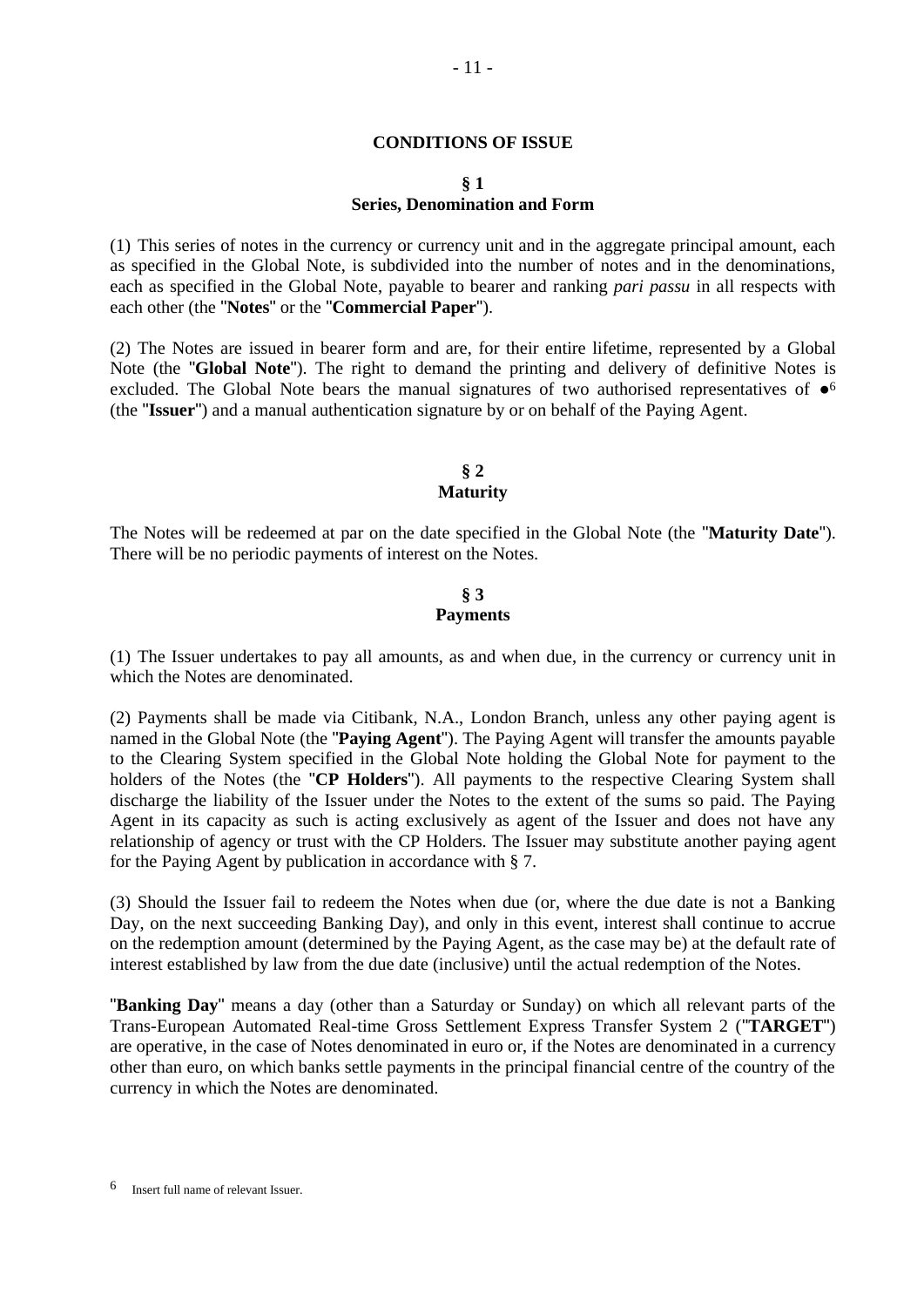#### **§ 4 Taxes**

All payments in respect of the Notes are to be made without deduction or withholding at source of any taxes, duties or governmental charges imposed, levied or collected by or in or on behalf of ●<sup>7</sup> or by or on behalf of any political subdivision or authority therein having power to tax ("**Withholding Taxes**"), unless such deduction or withholding at source is required by law.

In such event, the Issuer shall pay such additional amounts as may be necessary in order that the net amounts received by the CP Holders after such deduction or withholding shall equal the respective amounts which would have been receivable had no such deduction or withholding at source been required. No such additional amounts shall, however, be payable on account of any taxes, duties or governmental charges which:

- (a) are payable by any person acting as custodian bank or collecting agent on behalf of a CP Holder, or otherwise in any manner which does not constitute a deduction or withholding by the Issuer from payment of principal or interest made by it, or
- (b) are payable otherwise than by deduction or withholding at source from payments on the Notes, or are payable by reason of the CP Holder having, or having had, some personal or business connection with ●<sup>8</sup> and not merely by reason of the fact that payments on the Notes are, or for purposes of taxation are deemed to be, derived from sources in, or are secured in, ●<sup>9</sup>, or would have been avoidable by a CP Holder complying with any statutory requirement or by making a declaration of non-residence or any other claim for exemption or any filing, but fails to do so; or
- (c) are deducted or withheld pursuant to (i) any European Union Directive or Regulation concerning the taxation of interest income, or (ii) any international treaty or understanding relating to such taxation and to which  $\bullet$ <sup>10</sup> or the European Union is a party, or (iii) any provision of law implementing, or complying with, or introduced to conform with, such Directive, Regulation, treaty or understanding; or (iv) sections 1471 through 1474 of the U.S. Internal Revenue Code of 1986, as amended, and any current or future regulations or official interpretations thereof or agreement thereunder or non-U.S. law implemented in respect thereto ("**FATCA**")[.][; or]
- (d) **[**are payable by reason of, and to the extent that, the Issuer is obliged to pay tax in respect of a payment made to, or to a party on behalf of, a CP Holder under section 126 of the Income Tax Assessment Act 1936 of Australia by reason of the CP Holder being an Australian resident or a non-resident that carries on business at or through a permanent establishment in Australia and not having disclosed to the Issuer its name and address; or
- (e) are payable by reason of the Australian Commissioner of Taxation giving a notice under Section 255 of the Income Tax Assessment Act 1936 of Australia or Section 260-5 of Schedule 1 to the Taxation Administration Act 1953 of Australia; or
- (f) are payable by reason of the CP Holder, or a person with an interest in the Notes, being an Offshore Associate of the Issuer acting other than in the capacity of a clearing house, paying

<sup>7</sup> Insert jurisdiction of relevant Issuer.

<sup>8</sup> Insert jurisdiction of relevant Issuer.

<sup>9</sup> Insert jurisdiction of relevant Issuer.

<sup>10</sup> Insert jurisdiction of relevant Issuer.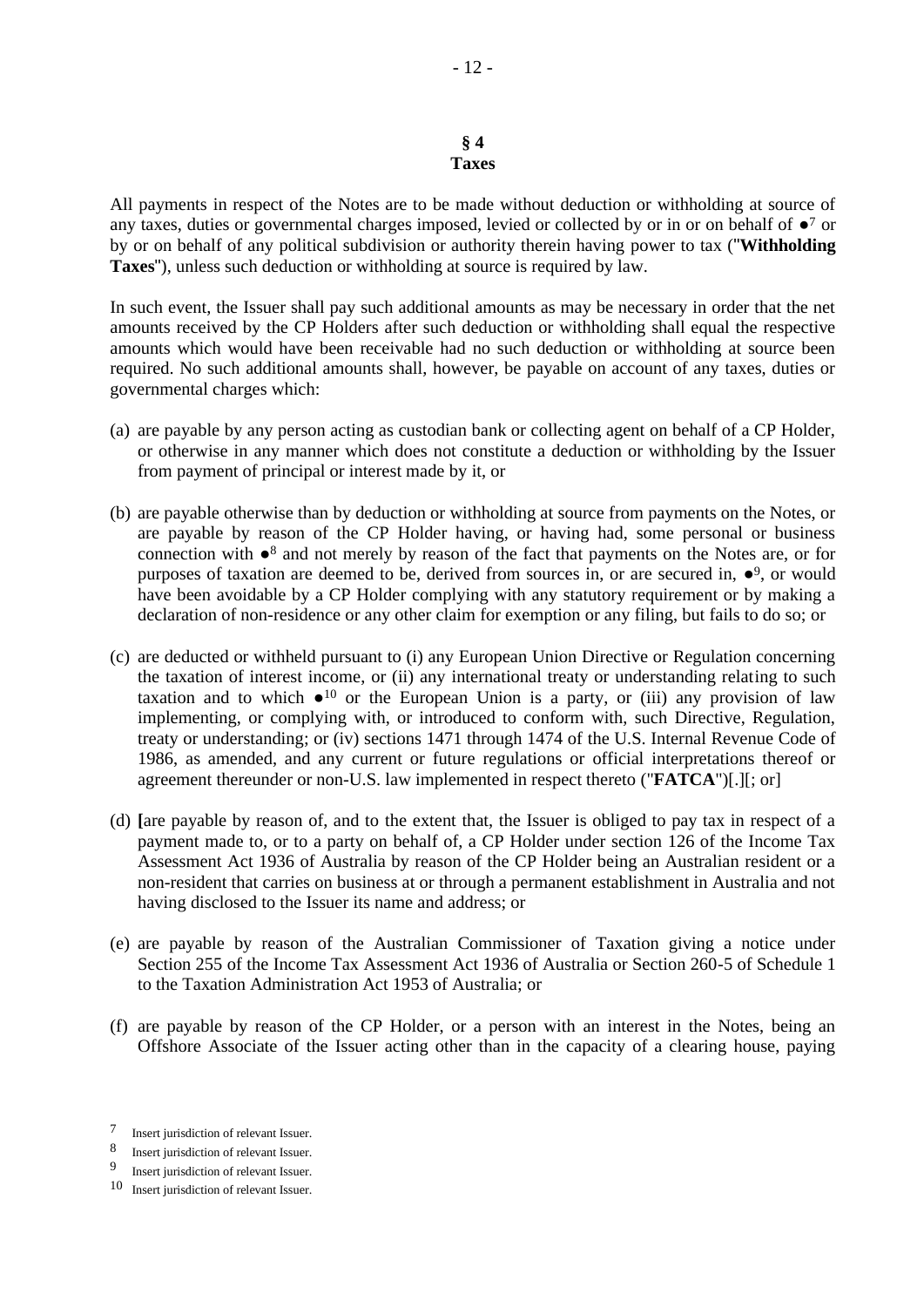agent, custodian, funds manager or responsible entity of a registered scheme within the meaning of the Corporations Act 2001 of Australia.

"**Offshore Associate**" means an associate (as defined in section 128F(9) of the Income Tax Assessment Act 1936 of Australia) of the Issuer that is either:

(i) a non-resident of Australia which does not acquire the Notes, or an interest in the Notes, in the course of carrying on a business at or through a permanent establishment in Australia; or

(ii) a resident of Australia that acquires the Notes, or an interest in the Notes, in the course of carrying on a business at or through a permanent establishment outside Australia.**]** 11

### <span id="page-12-0"></span>**§ 5 Status, Negative Pledge[, Guarantee]<sup>12</sup>**

(1) The obligations under the Notes constitute unsecured and unsubordinated obligations of the Issuer and rank pari passu without any preference among themselves and pari passu with all other unsecured and unsubordinated obligations of the Issuer unless statutory provisions provide otherwise.

(2) The Issuer undertakes, as long as Notes are outstanding, but only up to the time all amounts payable have been placed at the disposal of the Paying Agent, not to provide any security, by encumbering any of its own assets, for other bonds, notes, debentures or similar debt instruments or for guarantees or indemnities in respect thereof without at the same time having the CP Holders share equally and rateably in such security, unless such collateralisation is required by law or by an authority. For the avoidance of doubt, the undertaking contained in this § 5 shall not apply to security provided in connection with asset backed securities issued by the Issuer, or by a special purpose vehicle where the Issuer is the originator of the underlying assets.

**[**(3) Volkswagen Financial Services Aktiengesellschaft, Braunschweig, with regard to Volkswagen Leasing GmbH, Volkswagen Financial Services N.V., SkoFIN s.r.o. and Volkswagen Financial Services Australia Pty Limited, (the "**Guarantor**") has given its unconditional and irrevocable guarantee (the "**Guarantee**") for the due payment of the amounts corresponding to the principal of the Notes with the consequence that the respective CP Holders shall have the right to directly demand from the Guarantor the performance of the obligations assumed in the Guarantee (contract for the benefit of a third party pursuant to § 328 BGB (German Civil Code)). The Guarantor has further undertaken, in the Guarantee, as long as respective Notes are outstanding, but only up to the time all amounts payable have been placed at the disposal of the Paying Agent, that it shall not provide any security, by encumbering any of its own assets, for any other notes issued under the Volkswagen Financial Services Aktiengesellschaft EUR 7,500,000,000 Multi-Currency Commercial Paper Programme, including any guarantee or indemnity in respect thereof, without at the same time having the respective CP Holders share equally and rateably in such security, unless such collateralisation is required by law or by an authority. For the avoidance of doubt, the undertaking contained in this § 5 shall not apply to security provided in connection with asset backed securities issued by the Guarantor's subsidiary, or by a special purpose vehicle where the Guarantor's subsidiary is the originator of the underlying assets.**] [12](#page-12-0)**

<sup>11</sup> Delete square brackets in the case of Notes issued by Volkswagen Financial Services Australia Pty Limited.

Delete text in square brackets and square brackets for Notes issued by any issuer other than Volkswagen Financial Services Australia Pty Limited.

<sup>12</sup> Delete square brackets in the case of guaranteed issues, i.e. Notes issued by Volkswagen Leasing GmbH, Volkswagen Financial Services N.V., SkoFIN s.r.o. or Volkswagen Financial Services Australia Pty Limited.

Delete text in square brackets and square brackets in the case of non-guaranteed issues, i.e. Notes issued by Volkswagen Financial Services Aktiengesellschaft or Volkswagen Finans Sverige AB (publ).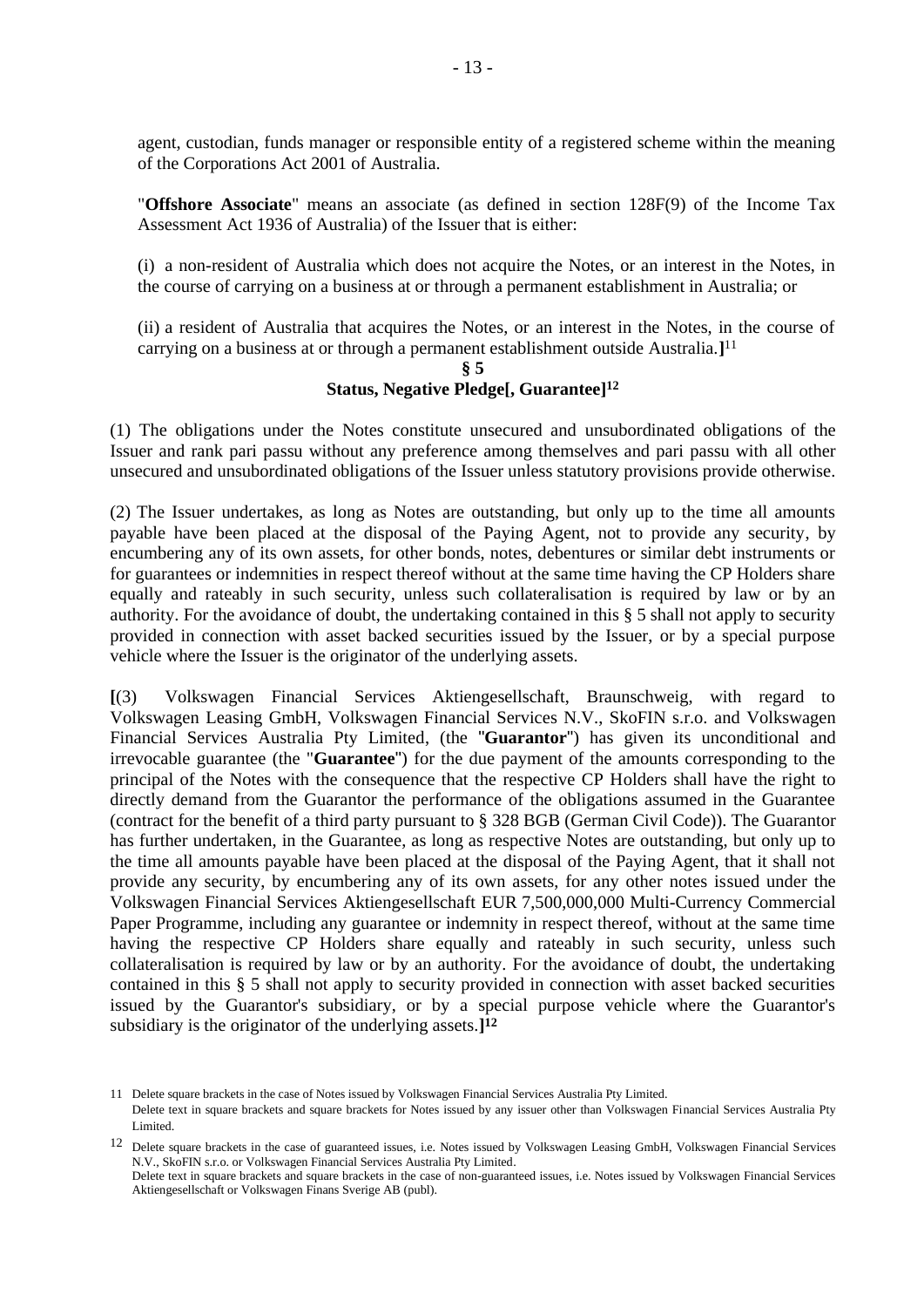#### **§ 6 Right of Acceleration of CP Holders**

(1) Each CP Holder shall be entitled to declare his Notes due and demand immediate redemption thereof at an amount calculated according to subparagraph (3) in the event that

- (a) the Issuer **[**or the Guarantor**]** fails (i) to pay principal within 2 days from the relevant due date or (ii) to fulfil any other obligation arising from the Notes [or the Guarantee] and such failure continues for more than 30 days, or
- (b) the Issuer **[**or the Guarantor**]** suspends its payments or announces its inability to meet its financial obligations generally, or
- (c) a competent court opens bankruptcy or other insolvency proceedings against the Issuer's **[**or the Guarantor's**]** assets or the Issuer **[**or the Guarantor**]** applies for institution of any one of these proceedings concerning its assets, or
- (d) the Issuer **[**or the Guarantor**]** goes into liquidation unless this is done in connection with a merger, or other form of combination with another company or in connection with a reorganisation and such other or new company assumes all obligations contracted by the Issuer **[**or the Guarantor, as the case may be**]**.

The right to declare Notes due shall terminate if the situation giving rise to it has been cured before the right is exercised.

(2) Any notice, including any notice declaring Notes due, in accordance with subparagraph (1), shall be made by means of a written declaration delivered by hand or registered mail to the Issuer.

(3) In case of a termination pursuant to subparagraph (1), the redemption shall be made at an amount to be determined in accordance with the following formula:

$$
RB = NBx \frac{1}{1 + \frac{R \times T}{360^*}}
$$

\*) 365, in case the Notes are denominated in British pound sterling.

Where "**RB**" means the redemption amount, "**NB**" means the principal amount, "**R**" means the Rate of Discount p.a. as specified in the Global Note, (whereas the percentage rate is expressed as a decimal figure, e.g. 0.04 in the case of a rate of discount of 4%) and "**T**" means the number of calendar days from and including the date of redemption to, but excluding, the original Maturity Date.

The redemption amount shall be calculated by the Paying Agent. The calculation shall, in the absence of manifest error, be final and binding on all parties.

#### **§ 7 Notices**

All notices concerning the Notes shall be published through the Clearing System and shall become effective for all purposes on the seventh day following the day on which the notice was delivered to the Clearing System. If all CP Holders are known to the Issuer by name and address, such notices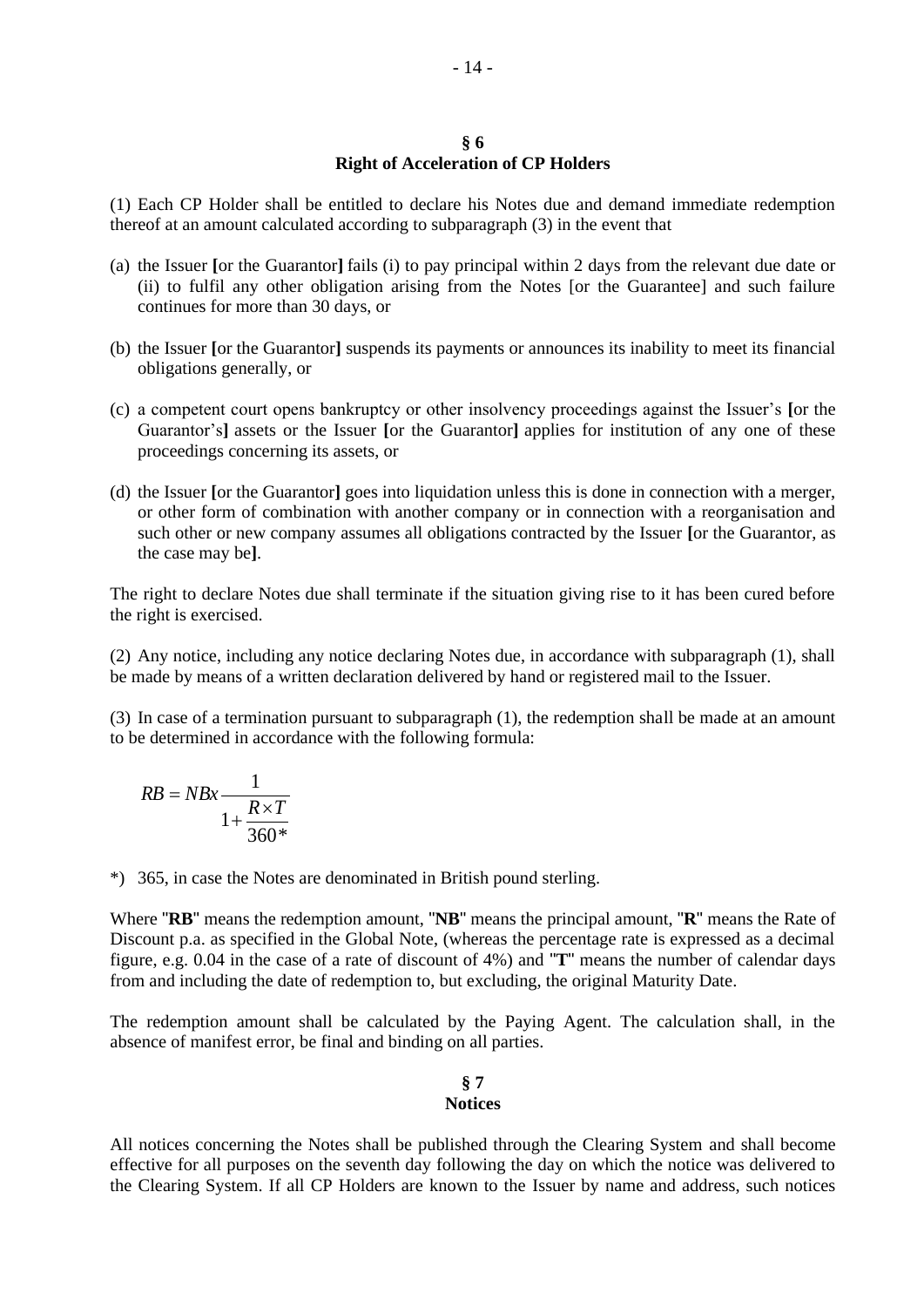may, additionally or in lieu of the publication or notification pursuant to sentence 1, also be given directly to the CP Holders.

#### **§ 8 Substitution of Issuer**

(1) The Issuer shall without the consent of the CP Holders be entitled at any time to substitute for itself **[**either Volkswagen Financial Services Aktiengesellschaft or**] <sup>13</sup>** any other company in which Volkswagen Financial Services Aktiengesellschaft directly or indirectly owns more than 50% of the (i) shares or (ii) equity interest carrying the right to vote ("**Subsidiary**") as principal debtor ("**New Issuer**") in respect of all obligations arising from or in connection with the Notes, provided that

- (a) the New Issuer agrees by way of a contract with the Issuer to fulfil all obligations arising from or in connection with the Notes,
- (b) the assumption of payment obligations pursuant to (a) shall not necessitate any taxes, duties or governmental charges to be deducted or withheld at source,
- (c) the New Issuer is in a position to transfer all amounts required for the fulfilment of all obligations arising from or in connection with the Notes to the Paying Agent without any restrictions,
- **[**(d) [unless Volkswagen Financial Services Aktiengesellschaft is the New Issuer,]<sup>14</sup> the Issuer irrevocably and unconditionally guarantees in favour of each CP Holder the payment of all sums payable by the New Issuer in respect of the Notes on terms which ensure that each CP Holder will be put in an economic position that is at least as favourable as that which would have existed if the substitution had not taken place, and**]** 15
- **[**(d)subject to subparagraph 3, the provisions of the relevant Guarantee pursuant to which the Guarantee is deemed to apply to all amounts payable by the New Issuer pursuant to the Conditions of Issue remain in force, and**]** 16
- (e) a trustee to be especially appointed by the Issuer, which must be a bank or firm of auditors with international standing ("**Trustee**"), considers in its absolute discretion the assumption of obligations pursuant to item (a) not to be substantially disadvantageous for the CP Holders and therefore approves the same for the CP Holders.

(2) In the event of such substitution, any reference in these Conditions of Issue to the Issuer shall from then on be deemed to refer to the New Issuer and any reference to the Issuer's country of domicile shall from then on be deemed to refer to the country of domicile or domicile for tax purposes of the New Issuer.

<sup>&</sup>lt;sup>13</sup> Delete text in square brackets and square brackets in case of Notes issued by Volkswagen Financial Services Aktiengesellschaft.

<sup>14</sup> Delete text in square brackets and square brackets in case of Notes issued by Volkswagen Financial Services Aktiengesellschaft.

<sup>15</sup> Delete text in square brackets and square brackets in case of Notes issued by Volkswagen Leasing GmbH, Volkswagen Financial Services N.V., SkoFIN s.r.o. or Volkswagen Financial Services Australia Pty Limited. Delete square brackets only in all other cases, i.e. Notes issued by Volkswagen Financial Services Aktiengesellschaft or Volkswagen Finans

Sverige AB (publ).

<sup>16</sup> Delete text in square brackets and square brackets in the case of Notes issued by Volkswagen Financial Services Aktiengesellschaft or Volkswagen Finans Sverige AB (publ).

Delete square brackets only in all other cases, i.e. Notes issued by Volkswagen Leasing GmbH, Volkswagen Financial Services N.V., SkoFIN s.r.o. or Volkswagen Financial Services Australia Pty Limited.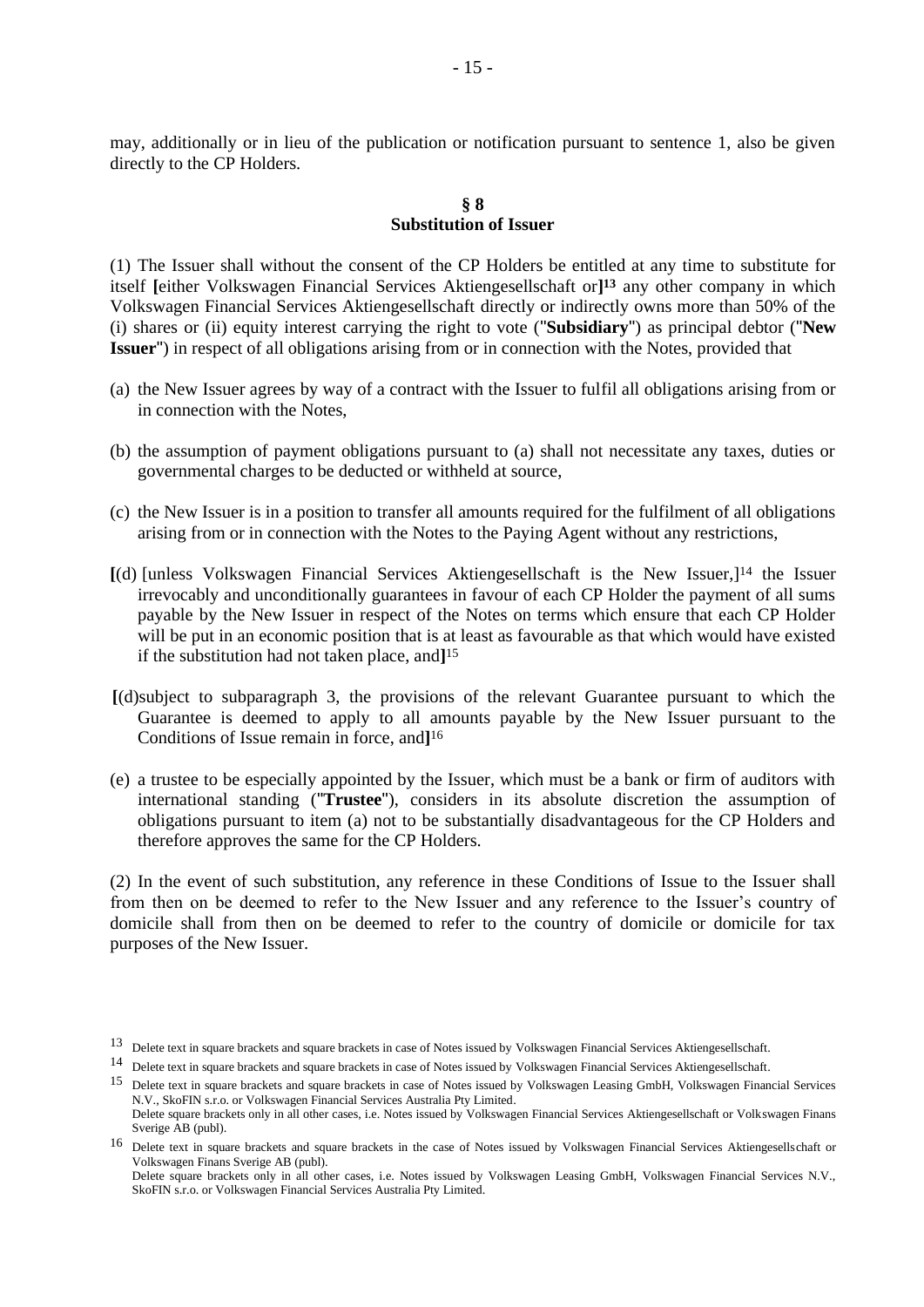**[**(3)If the Guarantor becomes the New Issuer, § 5 subparagraph 2 sentence 1, § 8 subparagraph 1 item (d) and § 10 subparagraph 2 shall cease to apply.

(4)**] <sup>17</sup> [**(3)**]** The substitution of the Issuer shall be published in accordance with § 7. The substitution shall become effective upon publication and the Issuer (and, in case of a repeated application of this § 8, any former New Issuer) shall be released from all its obligations arising out of the Notes.

(5) Subparagraph 1 shall not in any event be applicable to or in any way prejudice a merger or other enterprise combination of the Issuer.

### **§ 9 Presentation Period**

The presentation period provided in § 801 subparagraph 1, sentence 1 BGB (German Civil Code) shall be reduced to ten years for the Notes.

### **§ 10 Applicable Law, Place of Jurisdiction [, Appointment of Authorised Agent]<sup>18</sup> and Enforcement**

(1) The Notes shall be governed by German law. The place of jurisdiction for all proceedings arising out of or in connection with the Notes shall be Frankfurt am Main.

**[**(2)For any legal disputes or other proceedings before German courts, the Issuer appoints Volkswagen Financial Services Aktiengesellschaft, Gifhorner Strasse 57, 38112 Braunschweig, Germany, as authorised agent for accepting service of process.**]** 19

**[**(3)**]** <sup>20</sup> **[**(2)**]** <sup>21</sup> Any CP Holder may in any proceedings against the Issuer **[**or the Guarantor**]** <sup>22</sup> or to which such CP Holder and the Issuer **[**or the Guarantor**]** <sup>23</sup> are parties, protect and enforce in his own name his rights arising under such Notes on the basis of (i) a statement issued by the Custodian with whom such CP Holder maintains a securities account in respect of the Notes (a) stating the full name and address of the CP Holder, (b) specifying the aggregate principal amount of Notes credited to such securities account on the date of such statement and (c) confirming that the Custodian has given written notice to the Clearing System containing the information pursuant to (a) and (b) which has

18 Delete text in square brackets and square brackets in case of Notes issued by a German company, i.e. Notes issued by Volkswagen Financial Services Aktiengesellschaft and Volkswagen Leasing GmbH. Delete square brackets only in case of Notes issued by a non-German company, i.e. Notes issued by Volkswagen Financial Services N.V., Volkswagen Finans Sverige AB (publ), SkoFIN s.r.o. or Volkswagen Financial Services Australia Pty Limited.

19 Delete text in square brackets and square brackets in the case of Notes issued by Volkswagen Financial Services Aktiengesellschaft or Volkswagen Leasing GmbH.

Delete square brackets only in all other cases, i.e. Notes issued by Volkswagen Finans Sverige AB (publ), Volkswagen Financial Services N.V., SkoFIN s.r.o. or Volkswagen Financial Services Australia Pty Limited.

<sup>20</sup> Delete text in square brackets and square brackets in the case of Notes issued by Volkswagen Financial Services Aktiengesellschaft or Volkswagen Leasing GmbH.

Delete square brackets only in all other cases, i.e. Notes issued by Volkswagen Finans Sverige AB (publ), Volkswagen Financial Services N.V., SkoFIN s.r.o. or Volkswagen Financial Services Australia Pty Limited.

21 Delete text in square brackets and square brackets in case of Notes issued by a non-German company, i.e. Notes issued by Volkswagen Financial Services N.V., Volkswagen Finans Sverige AB (publ), SkoFIN s.r.o. or Volkswagen Financial Services Australia Pty Limited. Delete square brackets only in case of Notes issued by a German company, i.e. Notes issued by Volkswagen Financial Services Aktiengesellschaft and Volkswagen Leasing GmbH.

22 Delete text in square brackets and square brackets in the case of non-guaranteed issues, i.e. Notes issued by Volkswagen Financial Services Aktiengesellschaft or Volkswagen Finans Sverige AB (publ). Delete square brackets only in the case of guaranteed issues.

<sup>23</sup> Delete text in square brackets and square brackets in the case of non-guaranteed issues, i.e. Notes issued by Volkswagen Financial Services Aktiengesellschaft or Volkswagen Finans Sverige AB (publ). Delete square brackets only in the case of guaranteed issues.

<sup>17</sup> Delete text in square brackets and square brackets in case of Notes issued by Volkswagen Financial Services Aktiengesellschaft.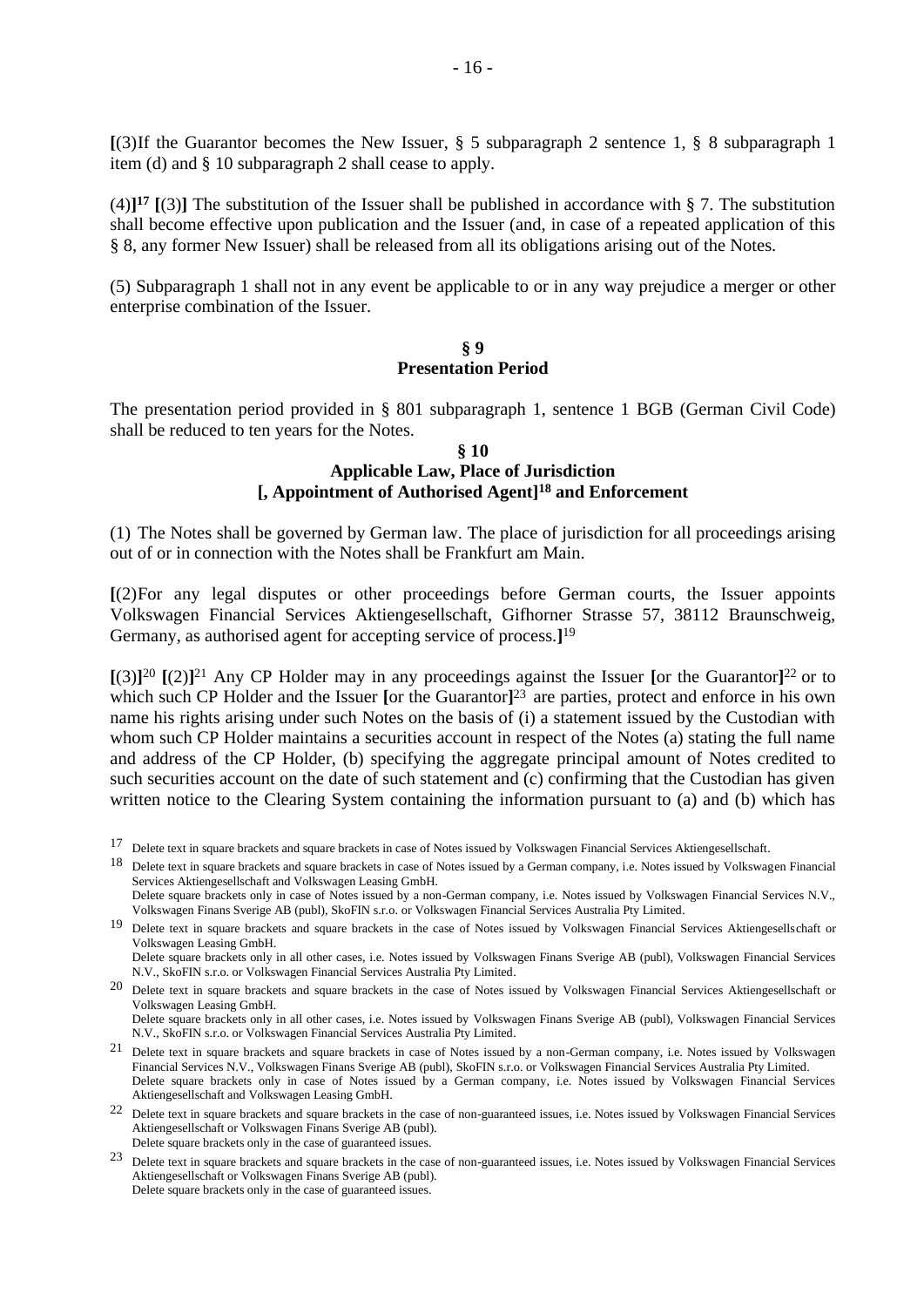been confirmed by the Clearing System and (ii) a copy of the Note in global form certified as being a true copy by a duly authorised officer of the Clearing System, without the need for production in such proceedings of the actual records or the global note representing the Notes.

For purposes of the foregoing, "**Custodian**" means any bank or other financial institution of recognised standing authorised to engage in securities custody business with which the CP Holder maintains a securities account in respect of the Notes and which maintains an account with the Clearing System, and includes the Clearing System. Each CP Holder may, without prejudice to the foregoing, protect and enforce his rights under these Notes also in any other way which is admitted in proceedings in the country in which the proceedings take place.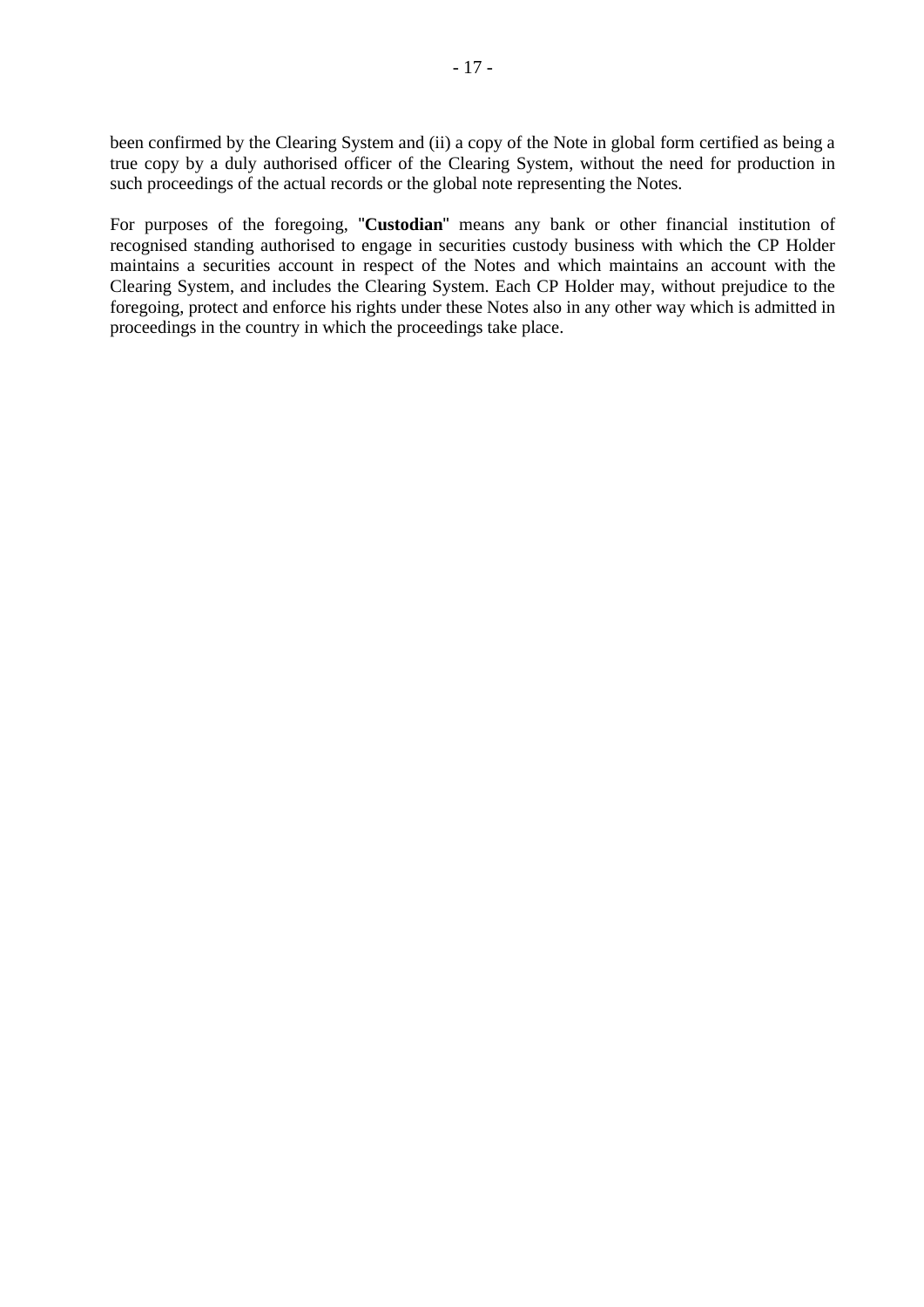### <span id="page-17-0"></span>**GUARANTEE**

by Volkswagen Financial Services Aktiengesellschaft, Braunschweig, Germany, in favour of the holders of notes (the "**Notes**") ("**CP Holders**") issued by Volkswagen Leasing GmbH, Braunschweig, Germany ("**VW Leasing**") or Volkswagen Financial Services N.V., Amsterdam, The Netherlands, ("**VW FS NV**") or SkoFIN s.r.o., Praha, the Czech Republic ("**SF**") or Volkswagen Financial Services Australia Pty Limited, (ABN 20 097 071 460), Sydney, Australia ("**VWFSAL**")

each an "**Issuer**" and together the "**Issuers**"

under the EUR 7,500,000,000 Multi-Currency Commercial Paper Programme, (the "**Programme**")

Volkswagen Financial Services Aktiengesellschaft (the "**Guarantor**") hereby irrevocably and unconditionally guarantees to the CP Holders the due payment of the amounts payable on the Notes described below in accordance with the terms of the Conditions of Issue applicable to the respective Notes.

The intent and purpose of this Guarantee is to ensure that the CP Holders under all circumstances, whether factual or legal, and regardless of the validity and enforceability of the obligations of VW Leasing, VW FS NV, SF or VWFSAL and of any other grounds on the basis of which VW Leasing, VW FS NV, SF or VWFSAL may fail to effect payment, shall receive the amounts payable on the Notes on the due dates provided for in the Conditions of Issue applicable to the respective Notes.

Payments of all amounts due under this Guarantee shall be made by the Guarantor without deduction or withholding at source of any taxes, duties or governmental charges imposed, levied or collected by or in or on behalf of The Netherlands, the Federal Republic of Germany, the Czech Republic or the Commonwealth of Australia or by or on behalf of any political subdivision or authority therein having power to tax ("**Withholding Taxes**"), unless such deduction or withholding is required by law. In such event, the Guarantor shall pay such additional amounts in analogous application of § 4 of the Conditions of Issue.

The Guarantor further undertakes, as long as Notes are outstanding under the Programme, but only up to the time all amounts payable have been placed at the disposal of the Paying Agent, not to provide any security by encumbering any of its own assets, for any other notes issued under the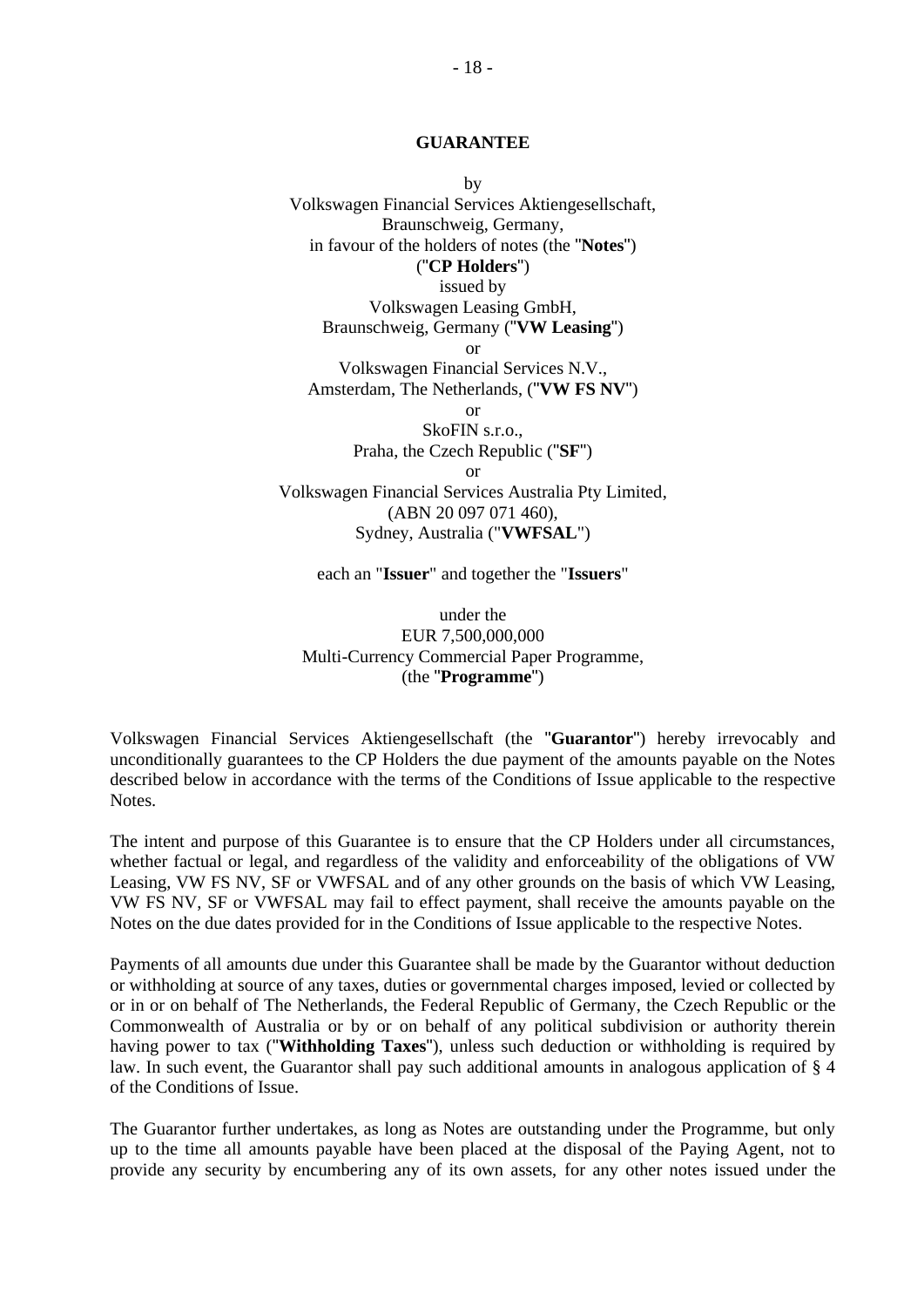Volkswagen Financial Services Aktiengesellschaft EUR 7,500,000,000 Multi-Currency Commercial Paper Programme, including any guarantee or indemnity in respect thereof, without at the same time having the CP Holders share equally and rateably in such security, unless such collateralisation is required by law or by an authority. For the avoidance of doubt, this undertaking clause shall not apply to security provided in connection with asset backed securities issued by the Guarantor's subsidiary, or by a special purpose vehicle where the Guarantor's subsidiary is the originator of the underlying assets.

This Guarantee applies to all Notes issued by VW Leasing, VW FS NV, SF or VWFSAL and specified in the Conditions of Issue as being part of the Programme, regardless of whether the limitation on the total aggregate amount of Notes outstanding provided for in the Programme is observed or exceeded for whatever reason.

This Guarantee is given to Citibank, N.A., London Branch in favour of the CP Holders with the consequence that the CP Holders acquire the right to directly demand from the Guarantor the performance of the obligations assumed in this Guarantee (contract for the benefit of third parties pursuant to § 328 BGB (German Civil Code)).

In the event of a substitution of the Issuer by a subsidiary of the Guarantor pursuant to § 8 of the Conditions of Issue, this Guarantee applies to all amounts which are to be paid by the New Issuer pursuant to the Conditions of Issue. The foregoing shall also apply in case the New Issuer assumes the obligations arising from or in connection with the Notes directly from the Guarantor.

Citibank, N.A., London Branch does not assume any trustee obligations on behalf of the CP Holders. It agrees, however, to hold the original of this Guarantee in custody until all obligations arising from the Notes guaranteed hereunder and the Guarantee have been fulfilled.

The rights and obligations arising from this Guarantee shall in all respects be determined in accordance with German law. Place of jurisdiction shall be Frankfurt am Main.

Braunschweig, 10 July 2020

### **Volkswagen Financial Services Aktiengesellschaft**

We hereby accept the above declarations.

London, 10 July 2020

### **Citibank, N.A., London Branch**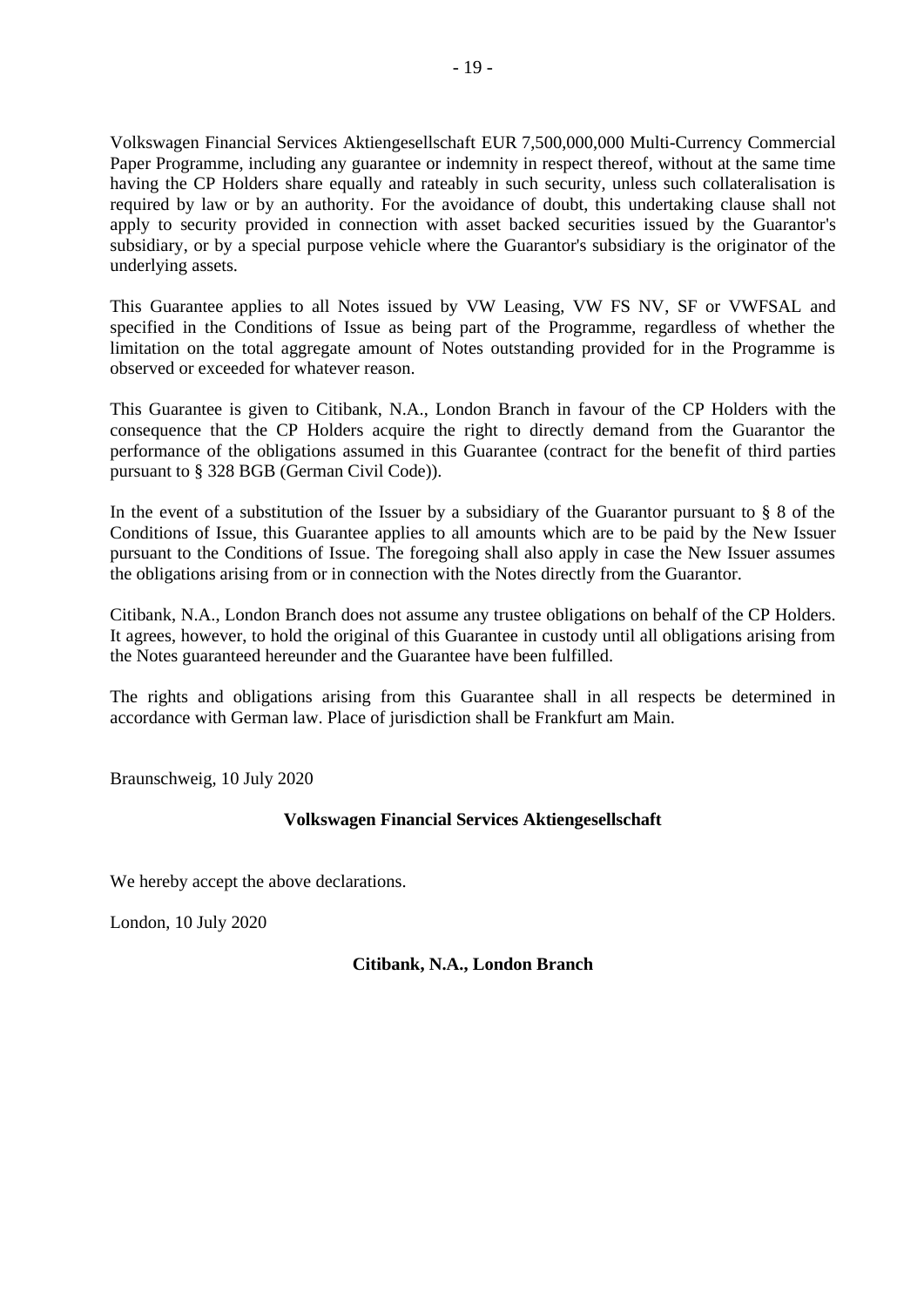### **VOLKSWAGEN FINANCIAL SERVICES AKTIENGESELLSCHAFT**

– Issuer/Guarantor for Notes issued by VW Leasing, VW FS NV, SF or VWFSAL –

For information on Volkswagen Financial Services Aktiengesellschaft ("**VW FS AG**"), any purchaser or prospective purchaser of Notes issued or to be issued under the Programme is referred to VW FS AG's most recent audited annual financial reports. VW FS AG's financial reports are, when published, available free of charge from its head office specified on the back cover of this Information Memorandum or can be downloaded from http://www.vwfs.com. Neither any of these reports nor any other information available from the aforementioned website form part of this Information Memorandum.

#### **VOLKSWAGEN LEASING GMBH**

<span id="page-19-1"></span><span id="page-19-0"></span>– Issuer –

For information on Volkswagen Leasing GmbH ("**VW Leasing**"), any purchaser or prospective purchaser of Notes issued or to be issued under the Programme is referred to VW Leasing's most recent audited annual financial reports. VW Leasing's financial reports are, when published, available free of charge from its head office specified on the back cover of this Information Memorandum or can be downloaded from http://www.vwfs.com. Neither any of these reports nor any other information available from the aforementioned website form part of this Information Memorandum.

### **VOLKSWAGEN FINANCIAL SERVICES N.V.**

<span id="page-19-2"></span>– Issuer –

For information on Volkswagen Financial Services N.V. ("**VW FS NV**"), any purchaser or prospective purchaser of Notes issued or to be issued under the Programme is referred to VW FS NV's most recent audited annual financial reports. VW FS NV's financial reports are, when published, available free of charge from its head office specified on the back cover of this Information Memorandum or can be downloaded from http://www.vwfs.nl. Neither any of these reports nor any other information available from the aforementioned website form part of this Information Memorandum.

# **VOLKSWAGEN FINANS SVERIGE AB (PUBL)**

<span id="page-19-3"></span>– Issuer –

For information on Volkswagen Finans Sverige AB (publ) ("**SVWF**"), any purchaser or prospective purchaser of Notes issued or to be issued under the Programme is referred to SVWF's most recent audited annual financial reports. SVWF's financial reports are, when published, available free of charge from its head office specified on the back cover of this Information Memorandum or can be downloaded from https://www.vwfs.se/. Neither any of these reports nor any other information available from the aforementioned website form part of this Information Memorandum.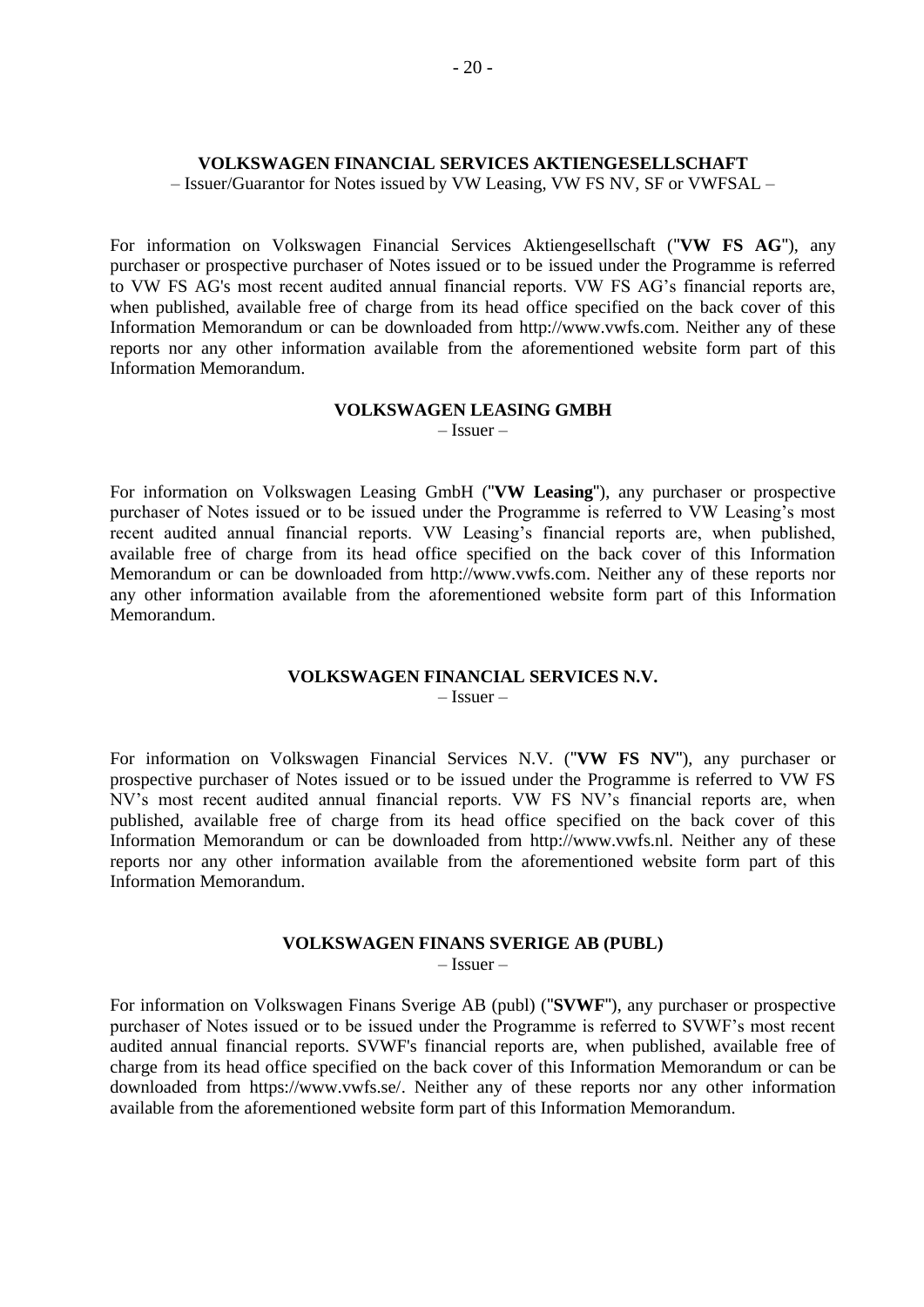#### <span id="page-20-0"></span>**SKOFIN S.R.O.** – Issuer –

For information on SkoFIN s.r.o. ("**SF**"), any purchaser or prospective purchaser of Notes issued or to be issued under the Programme is referred to SF's most recent audited annual financial reports. SF's financial reports are, when published, available free of charge from its head office specified on the back cover of this Information Memorandum or can be downloaded from https://www.vwfs.cz. Neither any of these reports nor any other information available from the aforementioned website form part of this Information Memorandum.

# **VOLKSWAGEN FINANCIAL SERVICES AUSTRALIA PTY LIMITED**

<span id="page-20-1"></span>– Issuer –

For information on Volkswagen Financial Services Australia Pty Limited ("**VWFSAL**"), any purchaser or prospective purchaser of Notes issued or to be issued under the Programme is referred to VWFSAL's most recent audited annual financial reports. VWFSAL's financial reports are, when published, available free of charge from its head office specified on the back cover of this Information Memorandum or can be downloaded from https://www.vwfs.com/. Neither any of these reports nor any other information available from the aforementioned website form part of this Information Memorandum.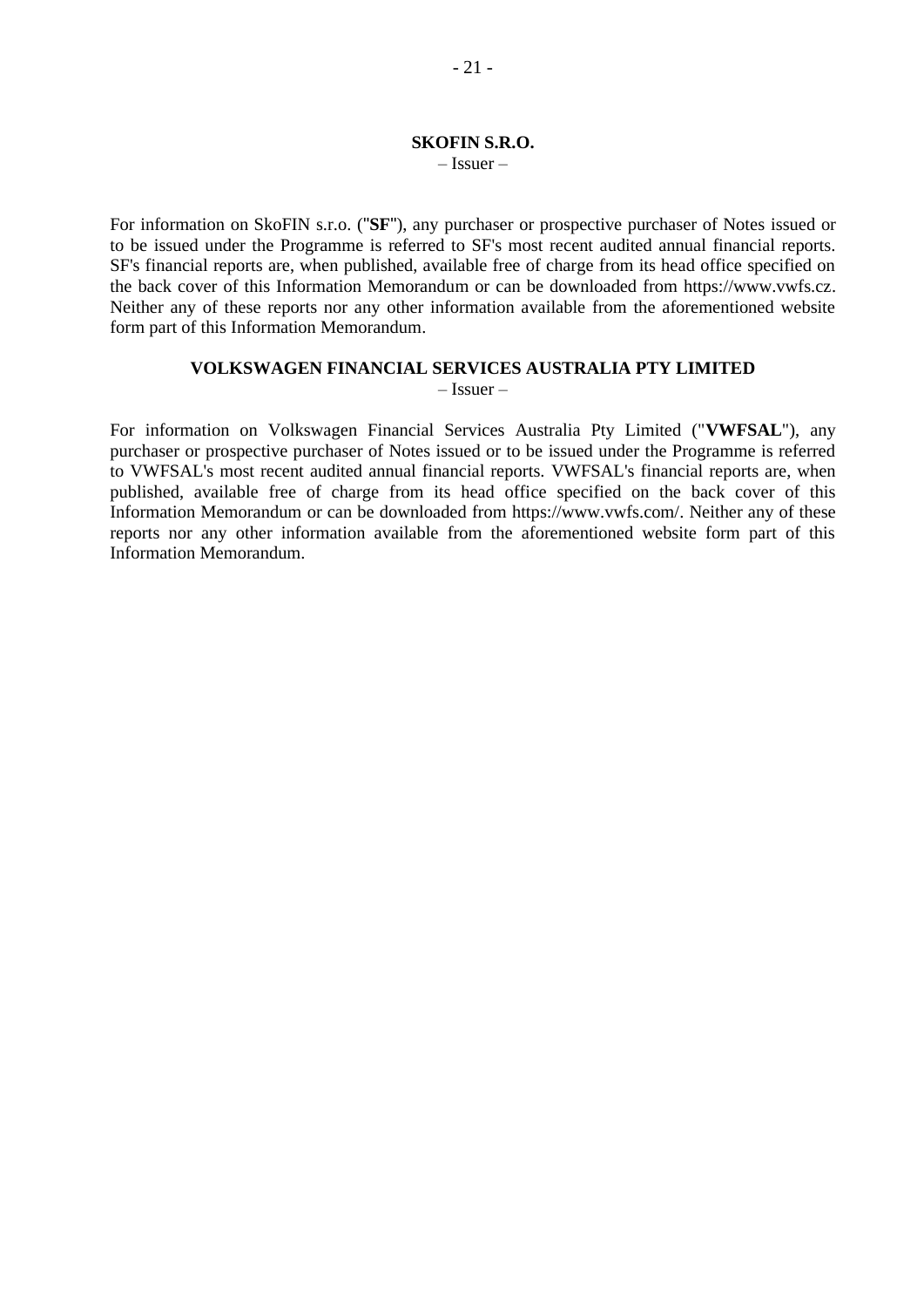### <span id="page-21-0"></span>**SELLING RESTRICTIONS**

#### **1. United States of America**

The offer and sale of the Notes issued under this Multi-Currency Commercial Paper Programme have not been and will not be registered under the U.S. Securities Act of 1933, as amended, (the "**Securities Act**") and the Notes may not be offered or sold within the United States or to, or for the account or benefit of, U.S. persons. Each Dealer has represented and agreed and each further Dealer appointed under the Programme will be required to represent and agree that it has offered or sold, and will offer or sell, Notes only outside the United States to non-U.S. persons in accordance with Rule 903 of Regulation S under the Securities Act. Accordingly, each Dealer has represented and agreed and each further Dealer appointed under the Programme will be required to represent and agree that neither it, nor its affiliates nor any person acting on its or their behalf has engaged or will engage in any directed selling efforts with respect to the Notes, and that it and they each complied and will comply with the offering restrictions requirement of Regulation S. Each Dealer has also agreed and each further Dealer appointed under the Programme will be required to agree that, at or prior to confirmation of sale of the Notes, it will have sent to each distributor, dealer or other person receiving a selling concession, fee or other remuneration that purchases Notes from it or through it a confirmation or notice to substantially the following effect:

"The offer and sale of the Securities covered hereby has not been registered under the U.S. Securities Act of 1933, as amended (the "**Securities Act**") and may not be offered or sold within the United States or to, or for the account or benefit of, U.S. persons. Terms used above have the meanings given to them by Regulation S under the Securities Act."

Terms used in this paragraph have the meanings given to them by Regulation S under the Securities Act.

### **2. United Kingdom**

Each Dealer has represented and agreed, and each further Dealer appointed under the Programme will be required to represent and agree, that:

- (a) (i) it is a person whose ordinary activities involve it in acquiring, holding, managing or disposing of investments (as principal or agent) for the purposes of its business; and (ii) it has not offered or sold and will not offer or sell any Notes other than to persons whose ordinary activities involve them in acquiring, holding, managing or disposing of investments (as principal or agent) for the purposes of their businesses or who it is reasonable to expect will acquire, hold, manage or dispose of investments (as principal or agent) for the purposes of their businesses where the issue of the Notes would otherwise constitute a contravention of section 19 of the Financial Services and Markets Act 2000 (the "**FSMA**") by the relevant Issuer;
- (b) it has only communicated or caused to be communicated and will only communicate or cause to be communicated any invitation or inducement to engage in investment activity (within the meaning of section 21 of the FSMA) received by it in connection with the issue or sale of any Notes in circumstances in which section 21(1) of the FSMA does not apply to the relevant Issuer or, as the case may be, the Guarantor; and
- (c) it has complied and will comply with all applicable provisions of the FSMA with respect to anything done by it in relation to such Notes in, from or otherwise involving the United Kingdom.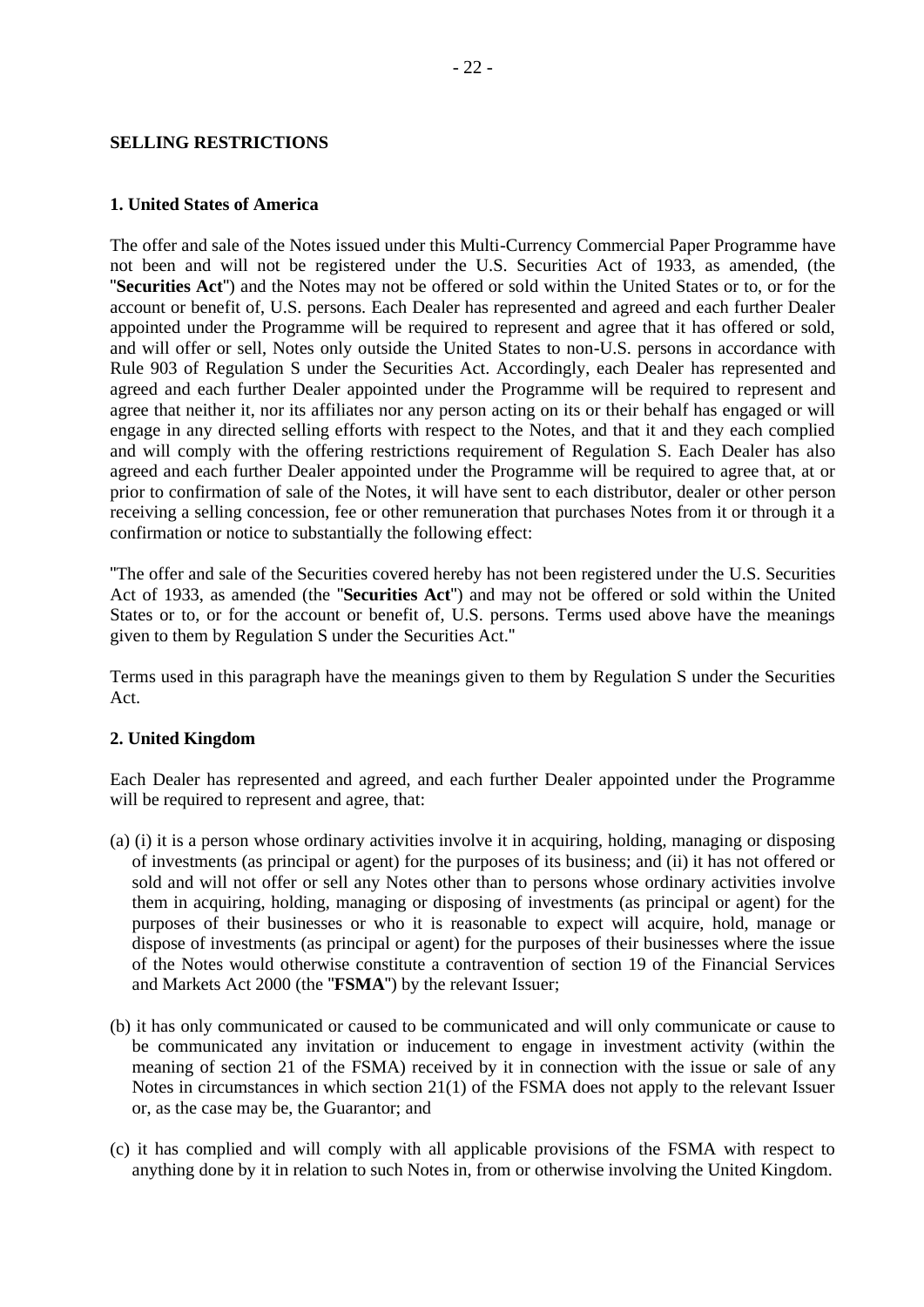As used herein, "**United Kingdom**" means the United Kingdom of Great Britain and Northern Ireland.

### **3. Sweden**

The Notes may not be offered, sold or otherwise made available to any entity that is not a "Financial Undertaking". Each purchaser of Notes will be deemed to have represented and agreed that it is a "Financial Undertaking". For these purposes, a "Financial Undertaking" means an entity that is one (or more) of the following types of financial institutions:

(a) a "credit institution" as defined in Directive 2013/36/EU (the Capital Requirements Directive) and Regulation 575/2013/EU (the "Capital Requirements Regulation");

(b) an "insurance undertaking" as defined in Directive 2009/138/EC (the Solvency II Directive);

(c) an "investment firm" as defined in Directive 2014/65/EU (the Markets in Financial Instruments Directive);

(d) an "alternative investment fund (AIF)" as defined in Directive 2011/61/EU (the Alternative Investment Funds Managers Directive);

(e) an "undertaking for collective investment in transferable securities (UCITS)" within the meaning of Directive 2009/65/EC (the UCITS Directive);

(f) a "multilateral development bank" as listed in paragraph 2 of Article 117 of the Capital Requirements Regulation; or

(g) an entity equivalent to one (or more) of the types of entities listed in items (a) to (e) above under the laws of a jurisdiction outside the European Economic Area to which that entity is subject, (each a Financial Undertaking).

The Notes bear a legend to the following effect:

"THIS NOTE MAY NOT BE OFFERED, SOLD OR OTHERWISE MADE AVAILABLE TO ANY ENTITY THAT IS NOT A "FINANCIAL UNDERTAKING". FOR THESE PURPOSES, A FINANCIAL UNDERTAKING MEANS AN ENTITY THAT IS ONE (OR MORE) OF THE FOLLOWING TYPES OF FINANCIAL INSTITUTIONS: (I) A "CREDIT INSTITUTION" AS DEFINED IN DIRECTIVE 2013/36/EU (THE CAPITAL REQUIREMENTS DIRECTIVE) AND REGULATION 575/2013/EU (THE CAPITAL REQUIREMENTS REGULATION); (II) AN "INSURANCE UNDERTAKING" AS DEFINED IN DIRECTIVE 2009/138/EC (THE SOLVENCY II DIRECTIVE); (III) AN "INVESTMENT FIRM" AS DEFINED IN DIRECTIVE 2014/65/EU (THE MARKETS IN FINANCIAL INSTRUMENTS DIRECTIVE); (IV) AN "ALTERNATIVE INVESTMENT FUND (AIF)" AS DEFINED IN DIRECTIVE 2011/61/EU (THE ALTERNATIVE INVESTMENT FUNDS MANAGERS DIRECTIVE); (V) AN "UNDERTAKING FOR COLLECTIVE INVESTMENT IN TRANSFERABLE SECURITIES (UCITS)" WITHIN THE MEANING OF DIRECTIVE 2009/65/EC (THE UCITS DIRECTIVE); OR (VI) A "MULTILATERAL DEVELOPMENT BANK" AS LISTED IN PARAGRAPH 2 OF ARTICLE 117 OF THE CAPITAL REQUIREMENTS REGULATION; OR (VII) AN ENTITY EQUIVALENT TO ONE (OR MORE) OF THE TYPES OF ENTITIES LISTED IN ITEMS (I) TO (V) ABOVE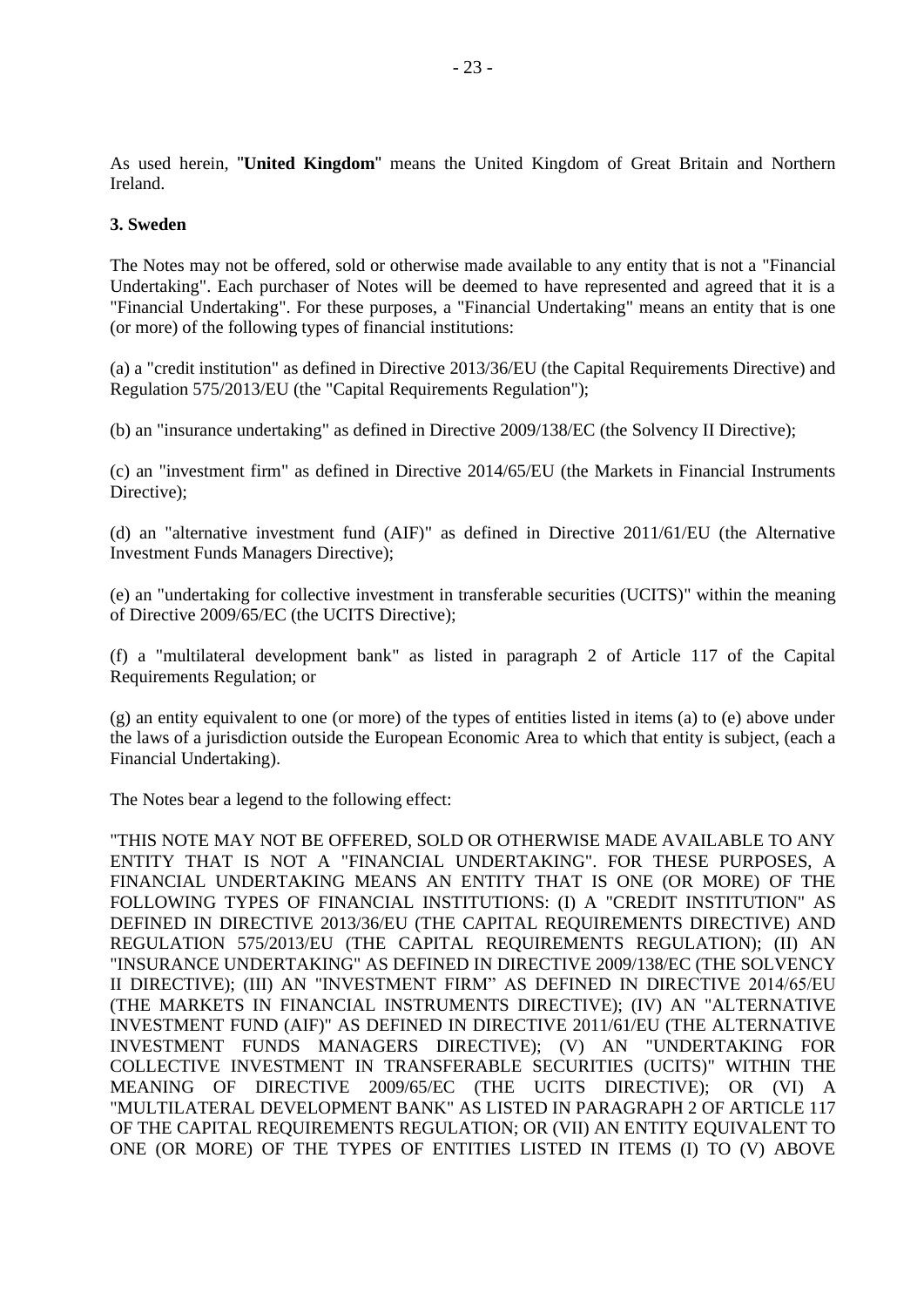### UNDER THE LAWS OF A JURISDICTION OUTSIDE THE EUROPEAN ECONOMIC AREA TO WHICH THAT ENTITY IS SUBJECT."

### **4. Czech Republic**

**No Notes issued in the Czech Republic**. None of the Notes has been issued or will be issued under the laws of the Czech Republic.

**No public offering**. None of the Notes has been publicly offered or will be publicly offered within the meaning of the Czech Act on Business on the Capital Market No. 256/2004 Coll., as amended (the "**Capital Market Act**"), which applies in this respect until 30 April 2020, and Regulation (EU) 2017/1129 of the European Parliament and of the Council of 14 June 2017 on the prospectus to be published when securities are offered to the public or admitted to trading on a regulated market, and repealing Directive 2003/71/EC ("**Prospectus Regulation**") and thus, no application for an approval of a prospectus or a narrower prospectus for any of the Notes has been filed with the Czech National Bank ("**CNB**") or other competent regulator.

**No admission to trading on a regulated market**. None of the Notes has been admitted or will be admitted to trading on a regulated market within the meaning of the Capital Market Act in the Czech Republic and thus, no application for approval of a prospectus of any of the Notes has been filed with CNB or other competent regulator and no application for admission of any of the Notes to trading on a regulated market in the Czech Republic has been filed with an organiser of a regulated market in the Czech Republic. Under the Capital Market Act, a regulated market may be organised in the Czech Republic by a stock exchange or another legal entity licensed to do so under the Capital Market Act.

All the requirements of the Prospectus Regulation, the Capital Market Act and other applicable laws of the Czech Republic have been complied with and will be complied with and no action has been taken or will be taken which would result in the Notes being deemed to be issued in the Czech Republic under the laws of the Czech Republic or a permit, registration, filing or notification of CNB or other authorities in the Czech Republic being required in respect of the Notes in accordance with the Prospectus Regulation, the Capital Market Act, or other applicable laws of the Czech Republic and the practice of CNB.

No investment services are or will be provided in the Czech Republic (within the meaning of the Capital Market Act) and no other similar business is or will be conducted in the Czech Republic in respect of the Notes. All the laws of the Czech Republic applicable to the conduct of business in the Czech Republic in respect of the Notes have been, and will be, complied with.

### **5. Australia**

No prospectus or other disclosure document (as defined in the Corporations Act 2001 of Australia ("**Australian Corporations Act**")) in relation to the Programme or any Notes has been or will be lodged with the Australian Securities and Investments Commission ("**ASIC**"). Each Dealer has represented and agreed, and each further Dealer appointed under the Programme will be required to represent and agree that, it:

(a)has not (directly or indirectly) offered or invited applications, and will not offer or invite applications, for the issue, sale or purchase of any Notes in or from Australia (including an offer or invitation which is received by a person in Australia); and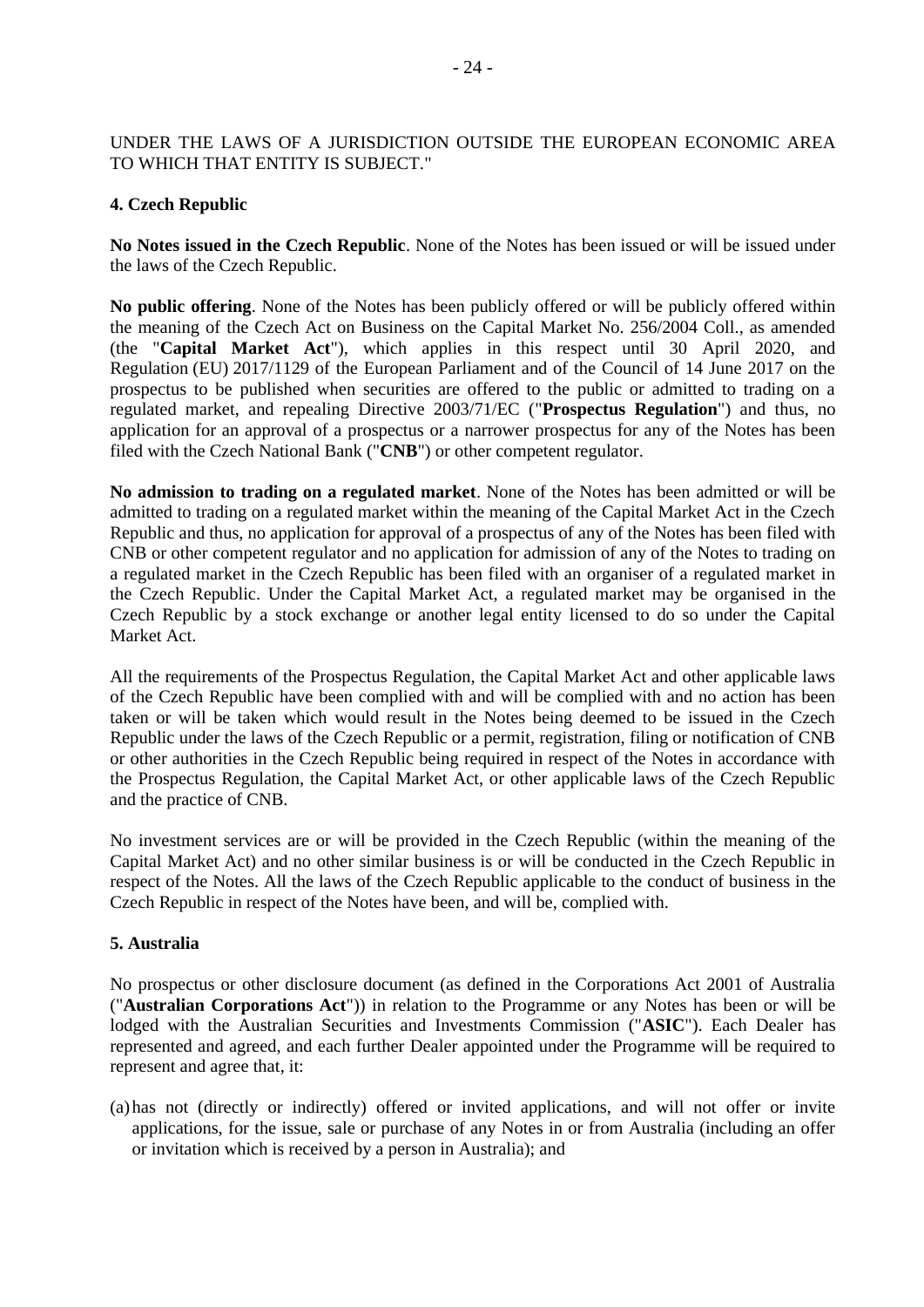(b)has not distributed or published, and will not distribute or publish, the Information Memorandum or any other offering material relating to any Notes in Australia,

unless:

- (i) the aggregate consideration payable by each offeree or invitee is at least A\$ 500,000 (or the equivalent in another currency, and in either case, disregarding moneys lent by the offeror or its associates) or the offer or invitation (including any resulting issue) does not otherwise require disclosure to investors under Parts 6D.2 or 7.9 of the Australian Corporations Act;
- (ii) the offer or invitation does not constitute an offer to a "retail client" within the meaning of section 761G of the Australian Corporations Act;
- (iii) such action complies with all applicable laws, regulations and directives; and
- (iv) such action does not require any document to be lodged with ASIC.

In addition, in the case of Notes issued, or to be issued, by VWFSAL, the following provisions apply:

- (1) each Dealer has agreed, and each further Dealer appointed under the Programme will be required to agree, that unless the Notes are listed on a recognised stock exchange where a relevant agreement with the Dealer specifies that the Notes are to be listed on a stock exchange or the Dealer has confirmed in writing to VWFSAL that the initial issue to the Dealer of Notes was quoted on an electronic source (including, without limitation, the electronic screen services known as Reuters Financial Service or the Bloomberg System) or made pursuant to the Information Memorandum, each Dealer will, for the purpose of placing the Notes, within 30 days of issue:
	- (a) offer, pursuant to an electronic source (including, without limitation, the electronic screen services known as Reuters Financial Service or the Bloomberg System) or following the Information Memorandum being made publicly available in the relevant financial markets for dealing in debentures, all those Notes issued to it for sale; or
	- (b) offer all those Notes issued to it for sale to at least ten persons each carrying on a business of providing finance or investing or dealing in debentures in the course of operating in financial markets and not known or reasonably suspected by the relevant officer or employee of the Dealer making the offer, effecting the sale or otherwise directly involved in the sale, to be an associate within the meaning of section 128F(9) of the Income Tax Assessment Act 1936 of Australia ("**Australian Tax Act**") of any other person covered by this paragraph (b); or
	- (c) offer all those Notes issued to it for sale to at least 100 persons whom it is reasonable for the Dealer to regard as having acquired debentures in the past or being likely to be interested in acquiring debentures;
- (2) each Dealer has represented and warranted, and each further Dealer appointed under the Programme will be required to represent and warrant, to and for the benefit of VWFSAL that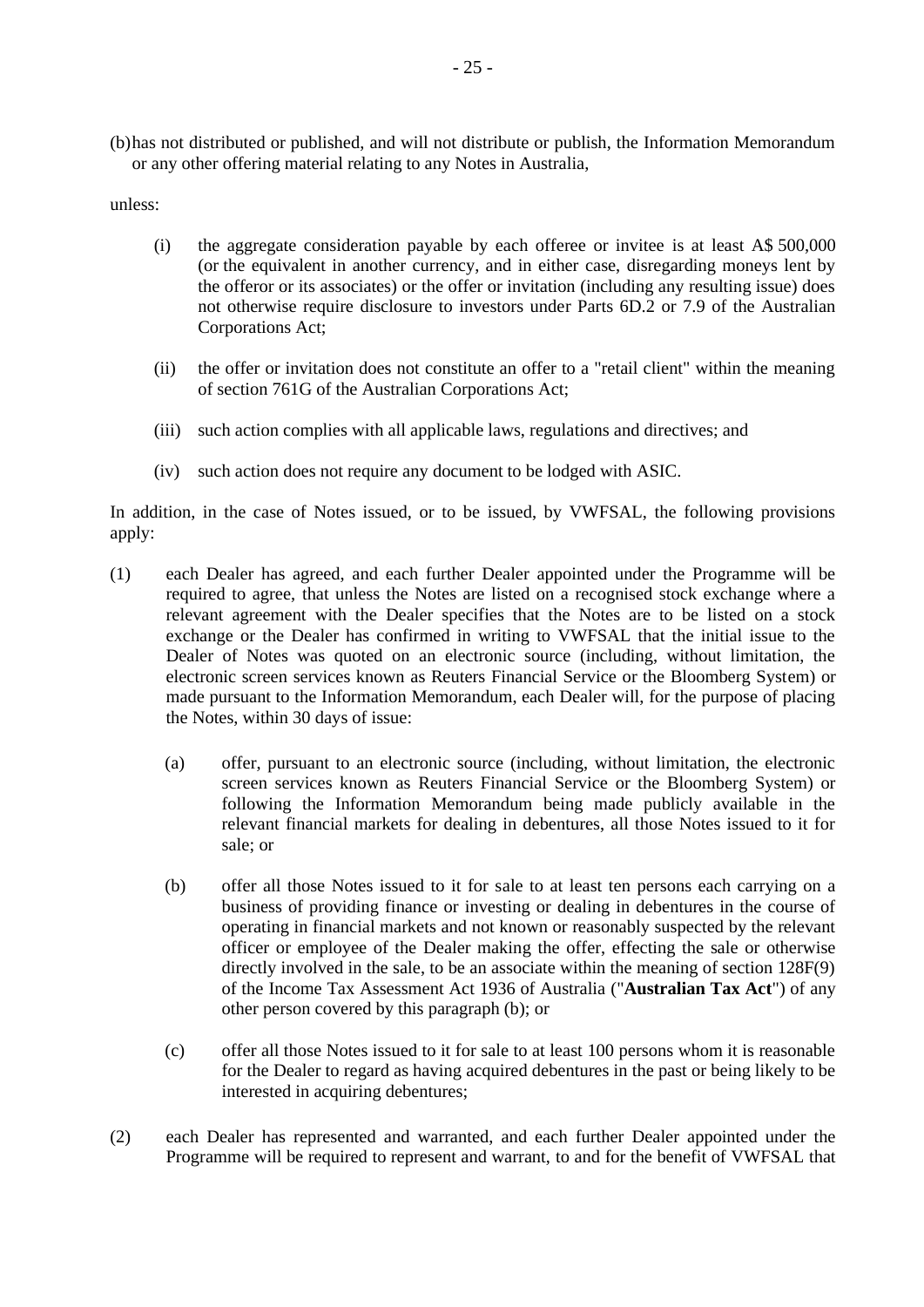in respect of each offering of Notes and the primary distribution of those Notes, as at the date the Dealer offered or will offer the Notes for sale:

- (a) it is and will be acting as a Dealer in the course of carrying on a business of providing finance, or investing or dealing in securities, in the course of operating in financial markets;
- (b) except as disclosed to VWFSAL, it is not, so far as it is aware, an associate of any other Dealer purchasing Notes issued by VWFSAL within the meaning of section 128F(9) of the Australian Tax Act; and
- (c) it will not sell Notes to any person in circumstances where employees or officers of the Dealer directly involved in the sale either know or have reasonable grounds to suspect, that the Notes (or an interest in or right in respect of the Notes) were being or would later be acquired either directly or indirectly by an Offshore Associate of VWFSAL (other than an Offshore Associate acting in the capacity of a dealer, manager or underwriter in relation to the placement of those Notes or a clearing house, custodian, funds manager or responsible entity of a registered scheme within the meaning of the Corporations Act 2001 of Australia as permitted by section 128F(5) of the Australian Tax Act).

"**Offshore Associate**" means an associate (as defined in section 128F of the Australian Tax Act) that is either:

- (i) a non-resident of Australia that does not acquire the Notes in carrying on a business at or through a permanent establishment in Australia; or
- (ii) a resident of Australia that acquires the Notes in carrying on a business at or through a permanent establishment outside Australia.

For the avoidance of doubt, if any officer or employee of the Dealer making the offer, effecting the sale or otherwise directly involved in the sale of Notes does not know, or does not have reasonable grounds to suspect, that a person is an Offshore Associate of VWFSAL, nothing in this subparagraph (2) obliges that Dealer to make positive enquiries of that person to confirm that person is not an Offshore Associate of VWFSAL; and

(3) in connection with each issue of Notes, each Dealer, and each further Dealer appointed under the Programme, will provide to VWFSAL, within 14 days of receipt of a request (including by way of email) from VWFSAL, such information as it is reasonably able to provide for the purposes of assisting VWFSAL to demonstrate that the public offer test in section 128F of the Australian Tax Act has been satisfied and/or that payments of interest (within the meaning of section 128A(1AB) of the Australian Tax Act) are exempt from withholding tax pursuant to section 128F of the Australian Tax Act. However, no Dealer is obliged to disclose the identity of the purchaser or potential purchaser of any Note or any information from which such identity might or would be capable of being ascertained, or any information the disclosure of which would be contrary to or prohibited by any relevant law, regulation or directive or any binding confidentiality agreement.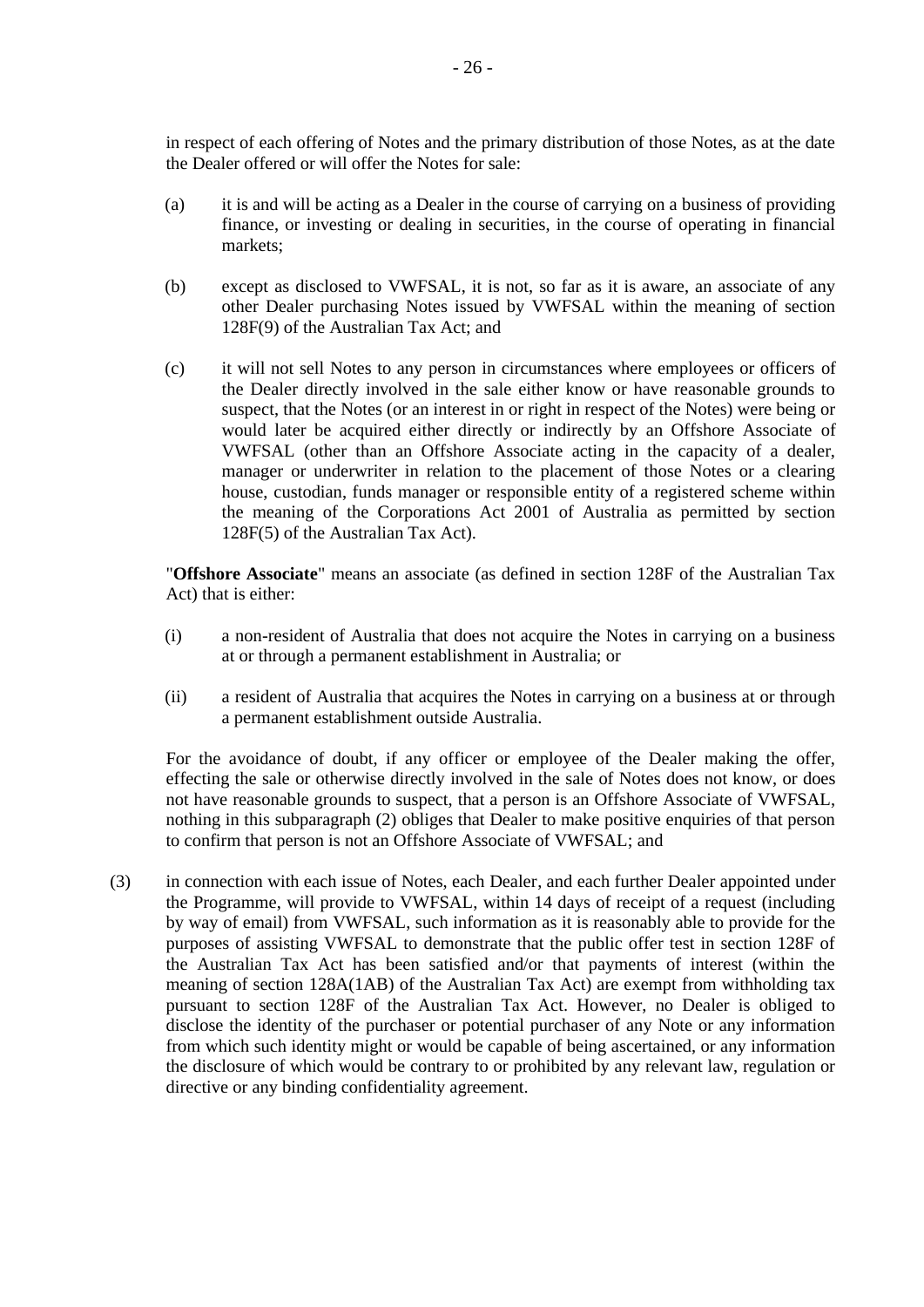### **6**. **The Netherlands**

Each Dealer has represented and agreed with the relevant Issuer (and each further Dealer appointed under the Programme will be required to represent and agree with the relevant Issuer) that it will not transfer or accept bearer Zero Coupon Notes or other Notes that qualify as savings certificates as defined in the Dutch Savings Certificates Act *(Wet inzake spaarbewijzen)* if such transfer or acceptance, direct or indirectly, within, from or into the Netherlands, is not done through the mediation of either the Issuer or a member of Euronext in Amsterdam with due observance of the provisions of the Savings Certificates Act and its implementing regulations (which include registration requirements), provided that no such mediation is required (i) in respect of the initial issue of such Notes to the first holders thereof, (ii) to the extent that such Notes are physically issued outside of The Netherlands and are not immediately thereafter distributed in The Netherlands in the course of primary trading or immediately thereafter or (iii) in respect of any transfer and acceptance by individuals who do not act in the conduct of a profession or business. To the extent that the Dutch Savings Certificates Act is applicable, each transaction regarding the relevant Note must be effected through the mediation of the Issuer or a member of Euronext in Amsterdam and must be either:

(i) between individuals or legal entities who or which trade or invest in securities in the conduct of a profession or trade (which includes banks, brokers, insurance companies, investment undertakings, pension funds, other institutional investors and commercial enterprises which regularly, as an ancillary activity, invest in securities); or

(ii) in any other case, recorded in a transaction note, including the name and address of each party to the transaction, the nature of the transaction and the details and serial number of such Note.

### **7. General**

Each Dealer has represented and agreed and each further Dealer appointed from time to time under the Programme will be required to represent and agree that it will to the best of its knowledge and belief observe all applicable laws and regulations in any jurisdiction in which it may offer, sell or deliver Notes and it will not directly or indirectly offer, sell, resell, reoffer or deliver Notes or distribute the Information Memorandum, circular, advertisement or other offering material in any country or jurisdiction except under circumstances that will result, to the best of its knowledge and belief, in compliance with all applicable laws and regulations.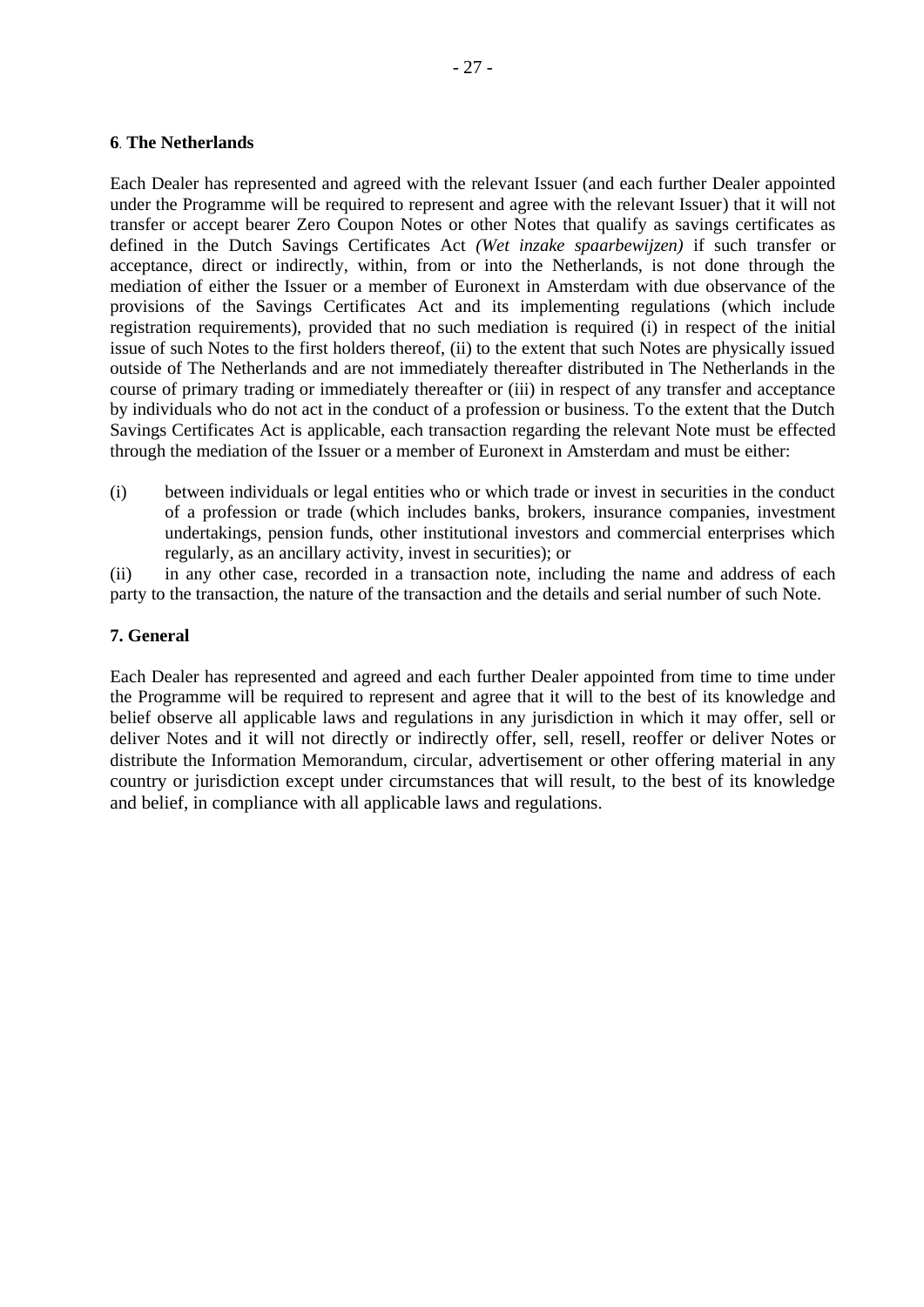### <span id="page-27-0"></span>**Taxation**

### Taxation in Australia

The following is an overview of the withholding tax treatment under the Income Tax Assessment Acts of 1936 and 1997 of Australia (together, the "**Australian Tax Act**"), the Taxation Administration Act 1953 of Australia (the "**Taxation Administration Act**") and any relevant regulations, rulings or judicial or administrative pronouncements, at the date of this Information Memorandum, of payments of interest (as defined in the Australian Tax Act) on the Notes to be issued by VWFSAL under the Programme and certain other matters.

This overview is not exhaustive and, in particular, does not deal with the position of certain classes of CP Holders (including dealers in securities, custodians or other third parties who hold the Notes on behalf of other persons and CP Holders who otherwise hold Notes on revenue account). Prospective CP Holders should also be aware that particular terms of issue of any series of Notes may affect the tax treatment of that series of Notes.

The following is a general guide and should be treated with appropriate caution and should not be construed as legal or tax advice to any particular CP Holder. Prospective CP Holders should consult their professional advisers on the tax implications of an investment in the Notes for their particular circumstances.

### **1. Interest Withholding Tax**

### VWFSAL

Australian interest withholding tax ("**IWT**") is payable at a rate of 10 per cent. of the gross amount of interest paid by VWFSAL to a non-Australian resident (other than a non-Australian resident holding their Notes in carrying on a business at or through a permanent establishment in Australia) or an Australian resident holding their Notes in carrying on a business at or through a permanent establishment outside Australia, unless an exemption is available. For these purposes, interest is defined in section 128A(1AB) of the Australian Tax Act to include amounts in the nature of, or in substitution for, interest and certain other amounts.

An exemption from Australian IWT is available, under section 128F of the Australian Tax Act, in respect of the Notes issued by VWFSAL if the following conditions are met:

- (a)VWFSAL is a company (as defined in section 128F(9) of the Australian Tax Act) and a resident of Australia when it issues those Notes and when interest is paid;
- (b)the Notes are "debentures" (as defined for the purposes of section 128F) and are not "equity interests" for Australian income tax purposes;
- $(c)$  those Notes are issued in a manner which satisfies the public offer test set out in section 128F(3) or section 128F(4). In relation to the Notes issued by VWFSAL, there are five principal methods of satisfying the public offer test, only one of which needs to be satisfied. The purpose of the public offer test is to ensure that lenders in capital markets are aware that VWFSAL is offering those Notes for issue. As an overview, the five methods are:
	- (i) offers to 10 or more unrelated persons carrying on a business of providing finance, or investing or dealing in securities, in the course of operating in financial markets;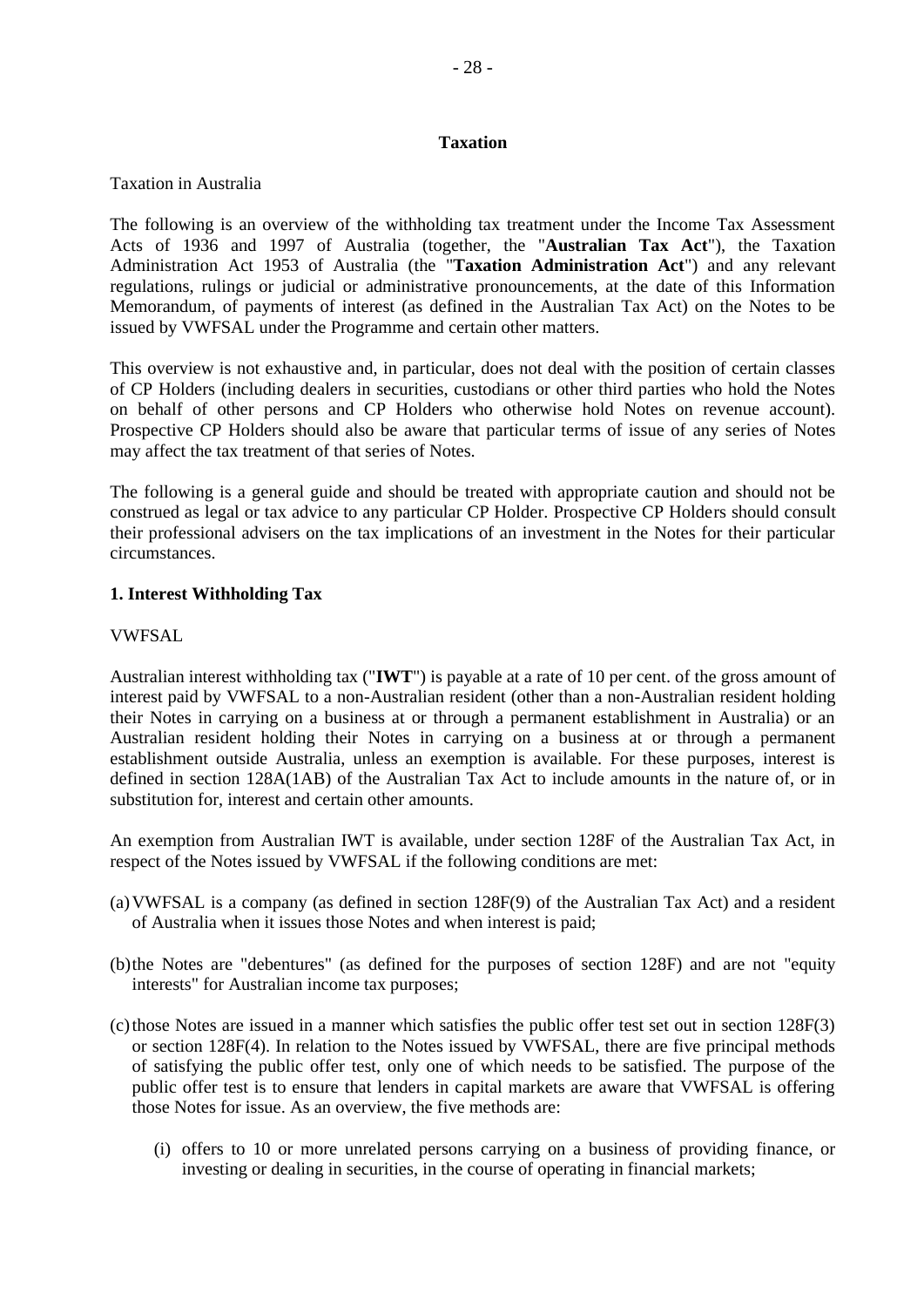- (ii) offers to 100 or more investors of a certain type;
- (iii)offers of listed Notes;
- (iv)offers via publicly available information sources; and
- (v) offers to a dealer, manager or underwriter who offers to sell those Notes within 30 days by one of the preceding methods.

The issue of any of those Notes (whether in global form or otherwise) and the offering of interests in any of those Notes by one of these methods should satisfy the public offer tests and will be eligible for the exemption from Australian IWT provided that:

- (a)VWFSAL does not know, or have reasonable grounds to suspect, at the time of issue, that those Notes or interests in those Notes were being, or would later be, acquired, directly or indirectly, by an "associate" of VWFSAL, except as permitted by section 128F(5) of the Australian Tax Act; and
- (b)at the time of the payment of interest, VWFSAL does not know, or have reasonable grounds to suspect, that the payee is an "associate" of VWFSAL, except as permitted by section 128F(6) of the Australian Tax Act.

### *Compliance with section 128F of the Australian Tax Act*

Unless otherwise specified in any relevant supplement to this Information Memorandum, VWFSAL intends to issue the Notes in a manner which will satisfy the requirements of section 128F that are in effect on the date of the issue of the Notes. If Notes are issued which do not satisfy the requirements of section 128F, further information on the material Australian tax consequences of payments of interest and certain other amounts on those Notes will be specified in a relevant supplement to this Information Memorandum.

### *Exemptions under certain tax treaties*

The Australian government has signed double tax conventions ("**Specified Treaties**") with a number of countries (each a "**Specified Country**") which contain certain exemptions from Australian IWT.

In broad terms, the Specified Treaties effectively prevent Australian IWT applying to interest derived by:

- the government of the relevant Specified Country and certain governmental authorities and agencies in the Specified Country; and
- a "financial institution" which is a resident of a "Specified Country" and which is unrelated to and dealing wholly independently with VWFSAL. The term "financial institution" refers to either a bank or any other form of enterprise which substantially derives its profits by carrying on a business of raising and providing finance. (However, interest under a back-to-back loan or an economically equivalent arrangement will not qualify for this exemption.)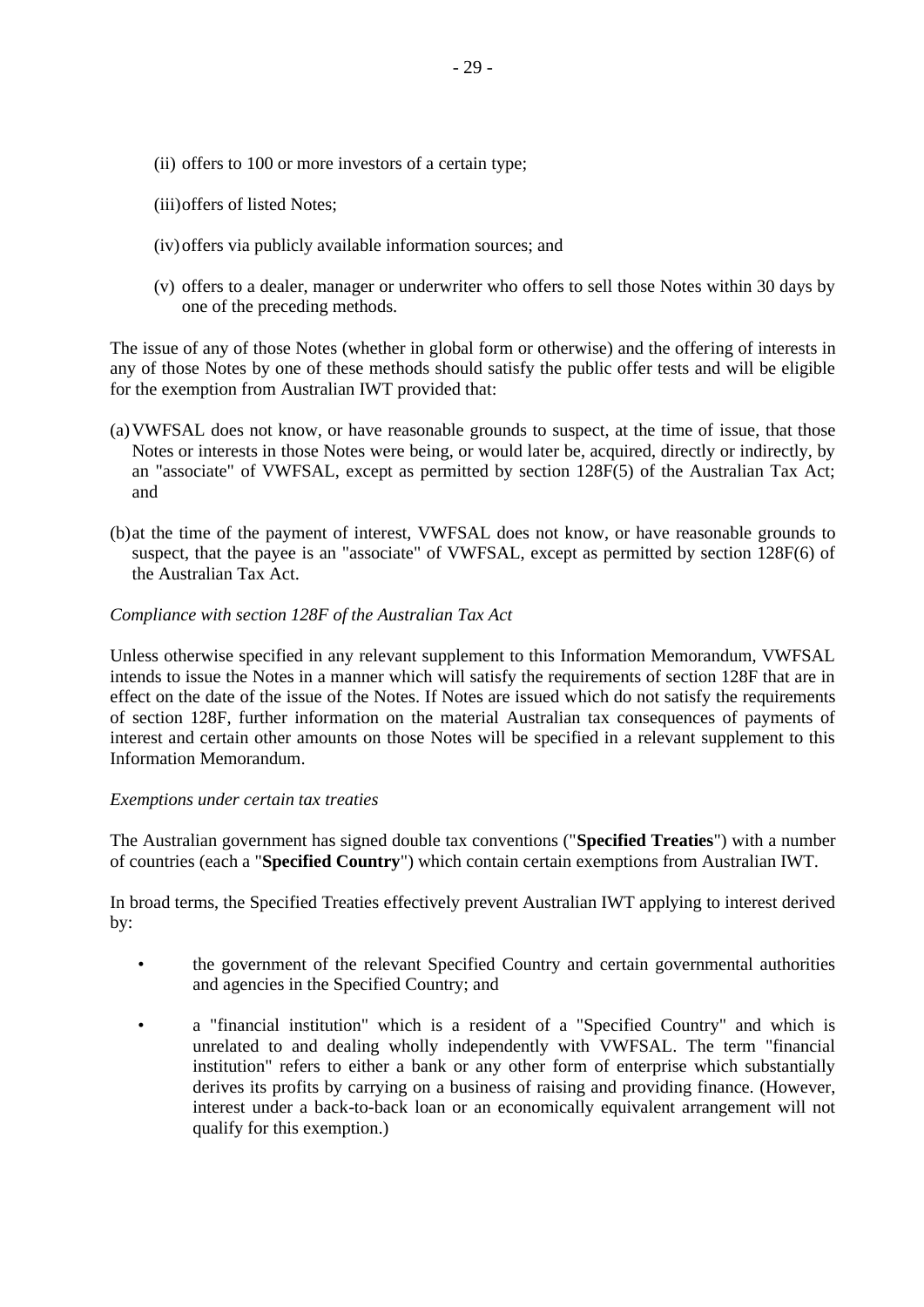The Australian Federal Treasury maintains a listing of Australia's double tax conventions which is available to the public at the Federal Treasury Department's website.

#### *Issuers other than VWFSAL*

So long as each Issuer other than VWFSAL continues to be a non-resident of Australia and does not carry on business at or through a permanent establishment in Australia, payment in respect of the Notes issued by them will not be subject to Australian IWT.

#### *Notes in bearer form – section 126 of the Australian Tax Act*

Section 126 of the Australian Tax Act imposes a type of withholding tax (see below in relation to the rate of withholding tax) on the payment of interest on the Notes issued by VWFSAL if VWFSAL fails to disclose the names and addresses of the CP Holders to the Australian Taxation Office ("**ATO**"). Section 126 does not apply to the payment of interest on the Notes held by non-residents who do not carry on business at or through a permanent establishment in Australia where the issue of those Notes has satisfied the requirements of section 128F of the Australian Tax Act or Australian IWT is payable. In addition, the ATO has confirmed that for the purpose of section 126 of the Australian Tax Act, the holder of debentures (such as the Notes) means the person in possession of the debentures. Section 126 is therefore limited in its application to persons in possession of the Notes who are residents of Australia or non-residents who are engaged in carrying on business in Australia at or through a permanent establishment in Australia. Where interests in the relevant Notes are held through CBF, CBL, Euroclear or another clearing system, VWFSAL intends to treat the operators of those clearing systems as CP Holders for the purposes of section 126.

The rate of withholding tax is currently 45%.

### **2. Other Australian tax matters in relation to Notes issued by VWFSAL**

Under Australian laws as presently in effect:

- (a)*stamp duty and other taxes* no ad valorem stamp, issue, registration or similar taxes are payable in Australia on the issue, transfer or redemption of any Notes;
- (b)*supply withholding tax* payments in respect of the Notes can be made free and clear of the "supply withholding tax" imposed under section 12-190 of Schedule 1 to the Taxation Administration Act;
- (c)*goods and services tax ("GST")* neither the issue nor receipt of the Notes will give rise to a liability for GST in Australia on the basis that the supply of Notes will comprise either an input taxed financial supply or (in the case of an offshore subscriber that is a non-resident) a GST-free supply. Furthermore, neither the payment of principal or interest by VWFSAL, nor the disposal or redemption of the Notes, would give rise to any GST liability in Australia;
- (d)*debt/equity rules* Division 974 of the Australian Tax Act contains tests for characterising debt (for all entities) and equity (for companies) for Australian tax purposes, including for the purposes of dividend withholding tax and Australian IWT. VWFSAL intends to issue Notes which are to be characterized as "debt interests" for the purposes of the tests contained in Division 974 and the returns paid on the Notes are to be "interest" for the purpose of section 128F of the Australian Tax Act. Accordingly, Division 974 is unlikely to adversely affect the Australian tax treatment of CP Holders;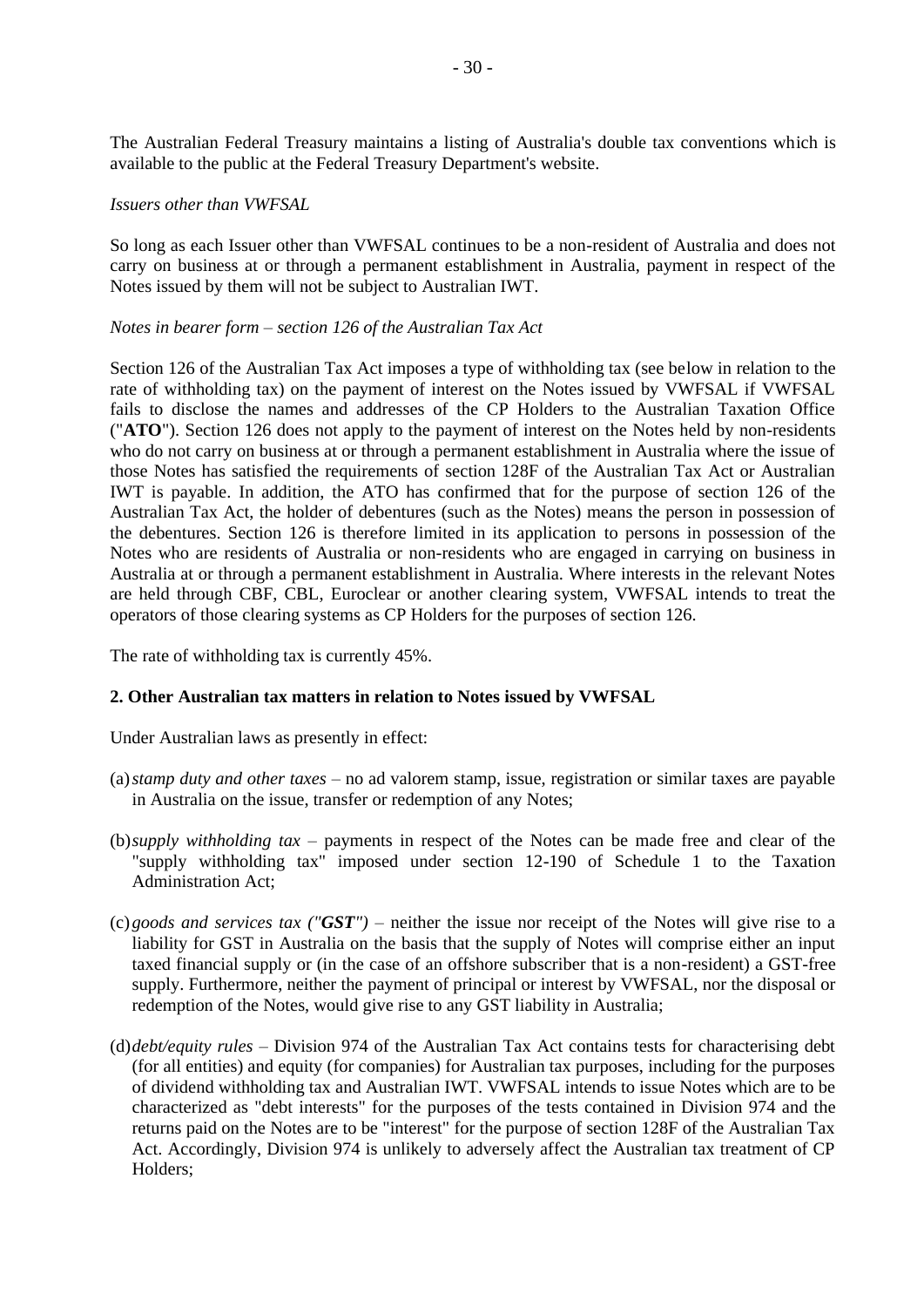- (e)*additional withholdings from certain payments to non-residents* –the Governor-General may make regulations requiring withholding from certain payments to non-residents of Australia (other than payments of interest and other amounts which are already subject to the current Australian IWT rules or specifically exempt from those rules). Regulations may only be made if the responsible Minister is satisfied the specified payments are of a kind that could reasonably relate to assessable income of foreign residents. The possible application of any future regulations to the proceeds of any sale of Notes will need to be monitored;
- (f) *garnishee directions by the Commissioner of Taxation* the Commissioner may give a direction requiring VWFSAL to deduct from any payment to a CP Holder any amount in respect of Australian tax payable by the CP Holder. If VWFSAL is served with such a direction, then VWFSAL will comply with that direction and make any deduction required by that direction.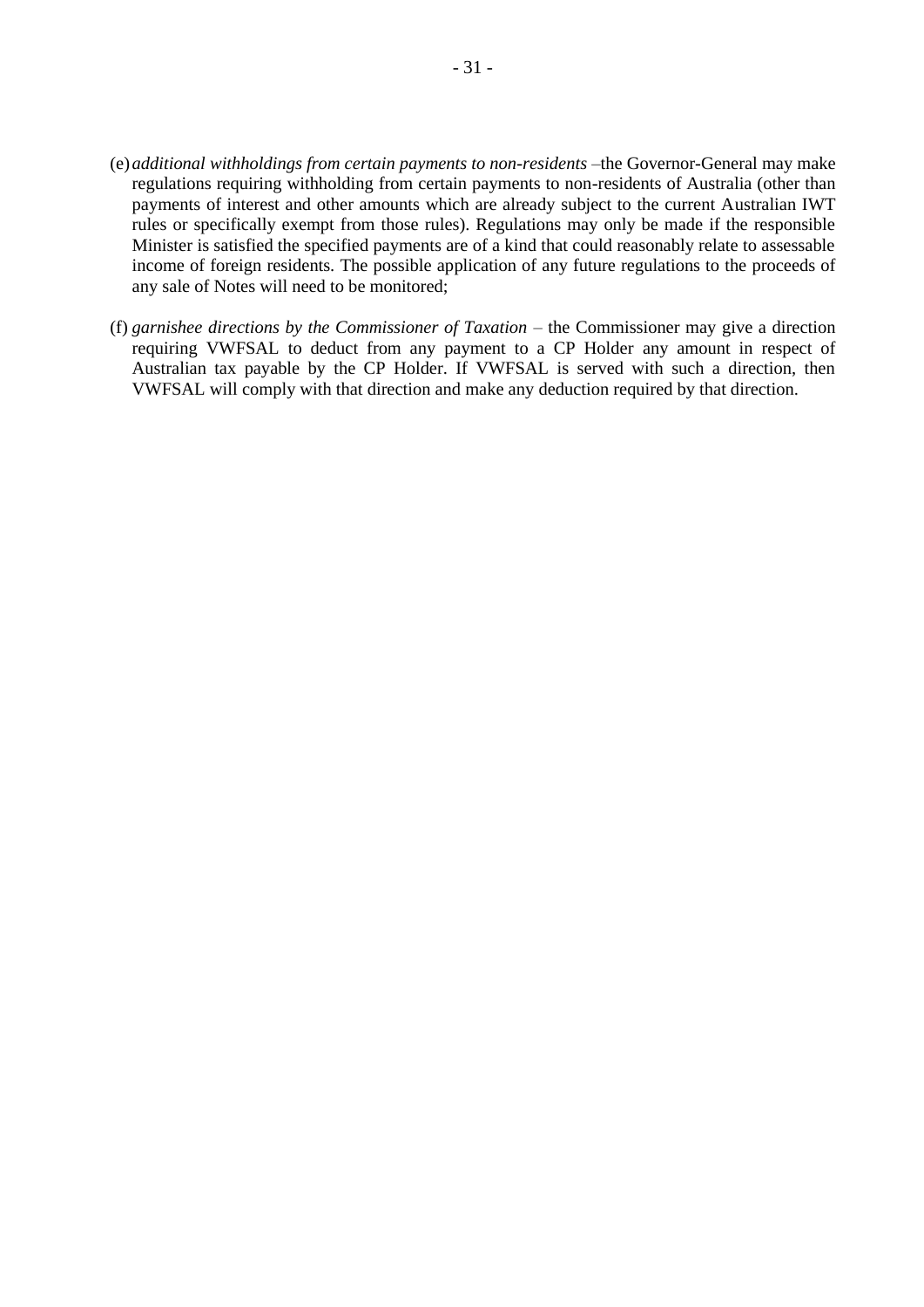### <span id="page-31-0"></span>**Issuers**

### **Volkswagen Financial Services Aktiengesellschaft**

Gifhorner Strasse 57 38112 Braunschweig Germany Telephone: +49-531-212-3900 Telefax: +49-531-212-3853

### **Volkswagen Financial Services N.V.**

Paleisstraat 1 1012 RB Amsterdam The Netherlands Telephone: +31-20-420-5360 Telefax: +31-20-530-1729

### **SkoFIN s.r.o.**

Pekarska 6 Praha 5 155 00 Czech Republic Telephone: +420 224 992 443 Telefax: +420 224 992 448

### **Volkswagen Leasing GmbH**

Gifhorner Strasse 57 38112 Braunschweig Germany Telephone: +49-531-212-3900 Telefax: +49-531-212-3853

### **Volkswagen Finans Sverige AB (publ)**

Hantverksvägen 9 151 88 Södertälje Sweden Telephone: +46 8 553 868 15 Telefax: +46 8 567 914 42

### **Volkswagen Financial Services**

**Australia Pty Limited** (ABN 20 097 071 460) Level 1, 24 Muir Road Chullora NSW 2190 Australia Telephone: +61 2 9695 6311 Telefax: +61 2 9695 6399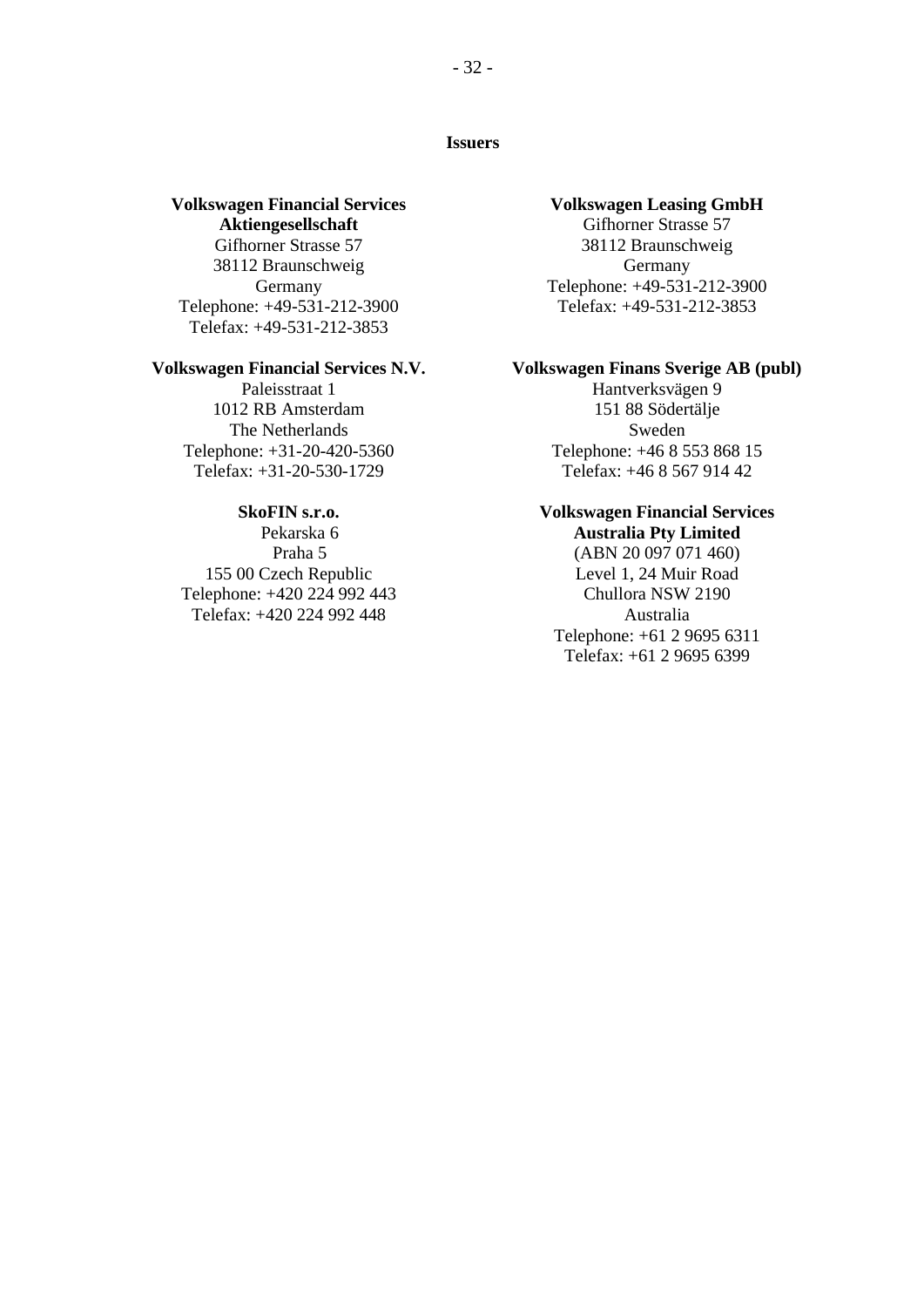### **Arranger and Dealer**

### **Citigroup Global Markets Limited**

Short-Term Fixed Income Desk Citigroup Centre Canada Square Canary Wharf London E14 5LB United Kingdom Telephone: +44-20-7986-9070

### **Dealers**

#### **Bank of America Merrill Lynch International**

**DAC** Two Park Place Hatch Street Dublin 2 Ireland Telephone: +353 (0) 1 243 8500 Telefax: +353 (0) 1 243 8501

#### **BRED Banque Populaire S.A.**

18 Quai de la Rapée 75012 Paris France

### **Bayerische Landesbank**

Brienner Strasse 18 80333 München Germany Telephone: 49 89 2171 23447 Telefax: +49 89 2171 23439

#### **BNP Paribas Fortis SA/NV**

Montagne du Parc 3 B-1000 Brussels Belgium Telephone: +32 2 565 75 30 Telefax: +32 2 565 98 29 Attention: CP Desk with a copy to Legal CIB Capital Markets Securities (Fax: +32 2 565 98 04)

### **Commerzbank Aktiengesellschaft**

Kaiserstraße 16 (Kaiserplatz) 60311 Frankfurt am Main Federal Republic of Germany Telephone: +49 69 136 42333 Attention: ECP Trading Desk

### **Danske Bank A/S**

2-12 Holmens Kanal DK-1092 Copenhagen K Denmark Telephone: +45 45 14 32 70 Telefax: +45 45 14 91 97

#### **Citigroup Global Markets Europe AG**

Reuterweg 16 60323 Frankfurt am Main Germany Telephone: +49 69 1366 4900 Attention: Short-Term Fixed Income Desk

#### **Crédit Agricole Corporate and Investment Bank**

12 Place des Etats-Unis CS 70052 – 92547 Montrouge CEDEX France Telephone: +33 1 41 89 62 74 Attention: CP Desk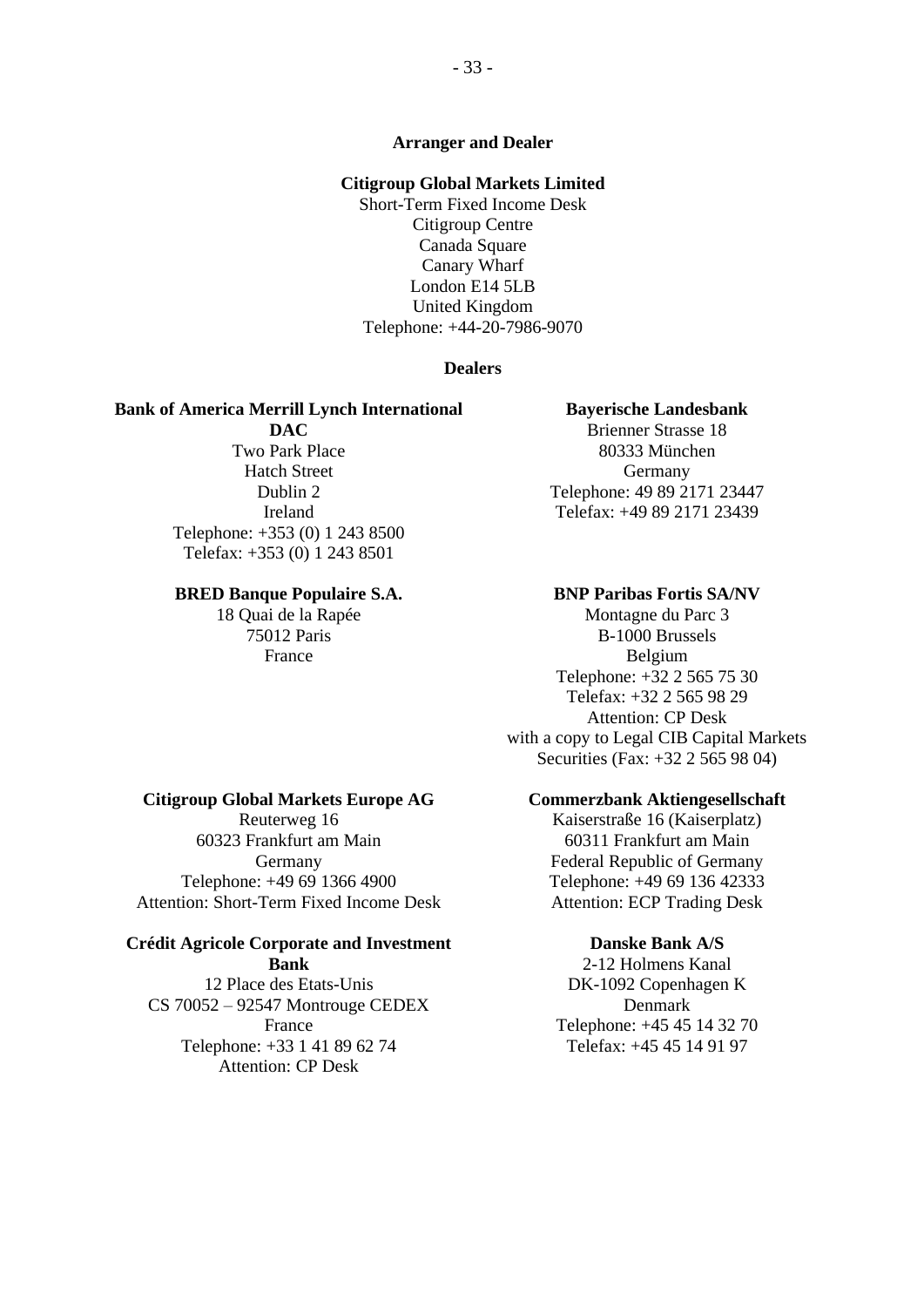**DNB Bank ASA** Dronning Eufemias gate 30 0191 Oslo Norway Telephone: +47 915 04800

### **ING Bank N.V.**

Foppingadreef 7 1102 BD Amsterdam The Netherlands Telephone: +31-20-563-8181 Telefax: +31-20-501-3888 Attention: ECP Desk/TRC 00.114

### **Nordea Bank Abp**

Satamaradankatu 5 00020 Nordea Helsinki Finland Telephone: +45 55471487/1486/1479 Attention: Transaction Management

### **Svenska Handelsbanken AB (publ)**

Blasieholmstorg 11 10670 Stockholm Sweden Telephone: +46 8 463 4650

### **DZ BANK AG Deutsche Zentral-Genossenschaftsbank, Frankfurt am Main**

Platz der Republik 60325 Frankfurt am Main Federal Republic of Germany Telephone: +49 69 7447 4420 Telefax: +49 69 7447 7088

#### **NatWest Markets**

250 Bishopsgate London EC2M 4AA United Kingdom Telephone: +44 20 7588 3968 Telefax: +44 20 7085 2591

### **Skandinaviska Enskilda Banken AB (publ)**

Kungsträdgårdsgatan 8 106 40 Stockholm Sweden Telephone: +46 506 231 73

#### **Swedbank AB (publ)**

SE-105 34 Stockholm Sweden Telephone: +46 8 700 99 00 Telefax: +46 8 411 85 23